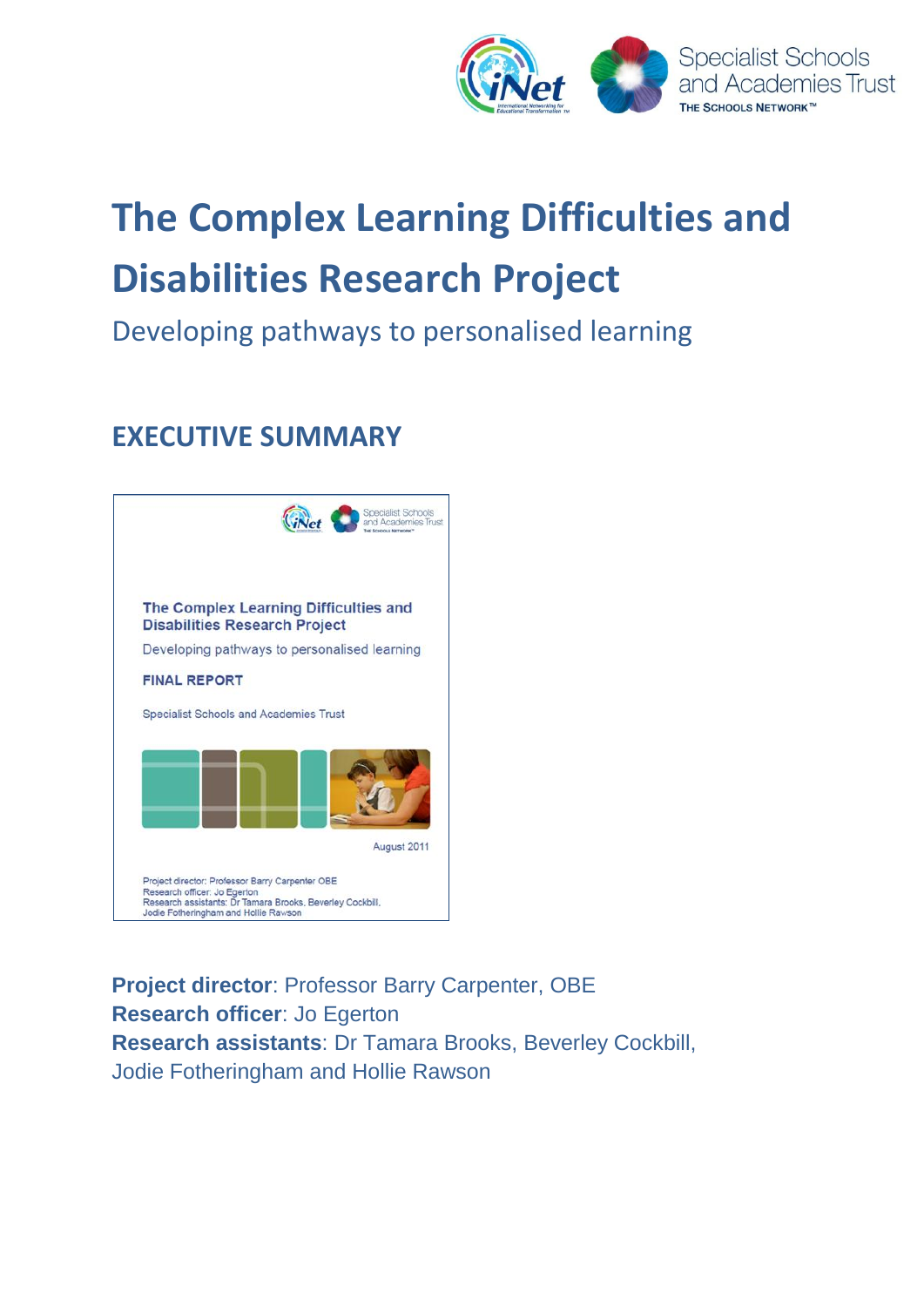

# **The COMPLEX LEARNING DIFFICULTIES AND DISABILITIES Research Project: Developing meaningful pathways to personalised learning**

#### REPORT OVERVIEW

The Specialist Schools and Academies Trust (SSAT) was commissioned by the Department for Education (DfE) to research ways to improve outcomes for children and young people with the most complex educational needs and disabilities through the development of evidence-based teaching and learning strategies. The research results of the project will be shared with schools and the wider education network.

Children and young people with complex learning difficulties and disabilities (CLDD) include those with co-existing conditions (e.g. autism and attention deficit/hyperactivity disorder (ADHD)) or profound and multiple learning disabilities (PMLD). However, they also include children who have newly begun to populate our schools – among them those who have difficulties arising from premature birth, have survived infancy due to advanced medical interventions, have disabilities arising from parental substance and alcohol abuse, and/or have rare chromosomal disorders. Many may also be affected by compounding factors such as multisensory impairment or mental ill-health, or require invasive procedures, such as supported nutrition, assisted ventilation and rescue medication. While the concept of CLDD is widely recognised, an official definition has yet to be adopted. The project definition of complex learning difficulties and disabilities is being considered by the DfE.

Children and young people with CLDD are a distinctive group of learners requiring educators to make personalised professional responses to their profile of learning need. We have to equip teaching professionals to offer high quality education to these young people to prevent their disenfranchisement from the school system. We need to remodel our pedagogy and generate teaching strategies which will embrace them as learners. The debate around personalised learning, fuelled by the SSAT [\(www.ssatrust.org.uk\)](http://www.ssatrust.org.uk/), informs this.

The programme of research brought together a multidisciplinary team of researchers and advisors with specialisms across education, health, psychology, therapies and neuroscience. In Phase 1 of the project, the research team worked together with 12 special schools and staff, 60 children/young people, and their families, to develop educational resources to enable practitioners to formulate an effective teaching and learning package for the children and young people with complex needs in their classrooms. The project built on and synthesised existing national and international expertise in the field, as well as drawing upon practitioner experience to develop and trial modified and new approaches for these young people. Between September and December 2010, the resources were trialled in 50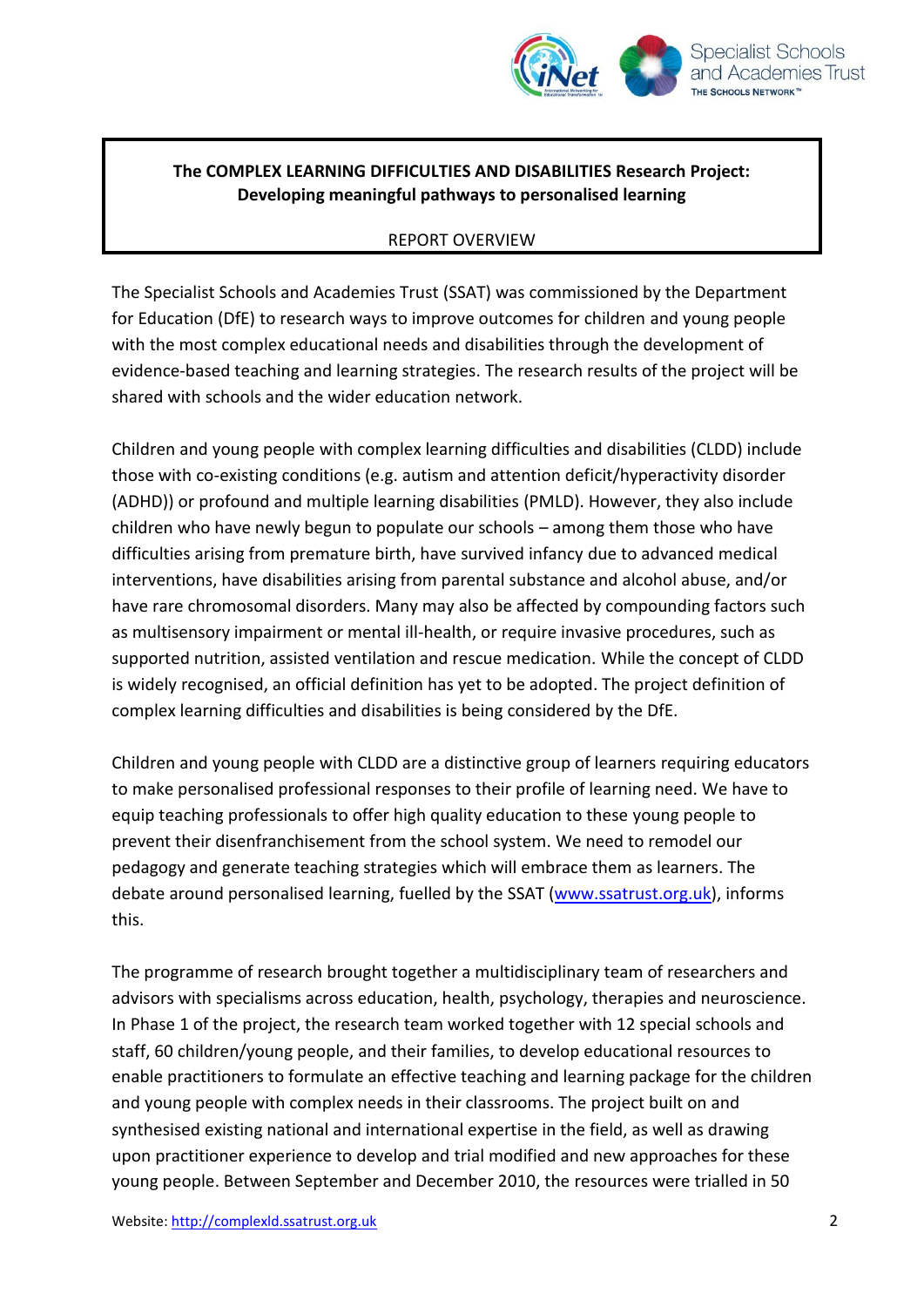further special schools in the UK and 15 internationally. In the third phase of the project, between January and March 2011, the resources were trialled in 12 mainstream schools – six primary and six secondary – and two early years settings.

The outcome of the project is the CLDD Engagement for Learning Resource Framework to support educators of children and young people with CLDD. The key components are available to download online at [http://complexld.ssatrust.org.uk.](http://complexld.ssatrust.org.uk/) They include:

- CLDD Briefing Packs: a series of information sheets on conditions which commonly coexist within the profile of CLDD; these give information on effective educational strategies associated with particular disabilities
- The Engagement Profile and Scale: an observation and assessment resource focusing on student engagement for learning
- The Inquiry Framework for Learning: a flexible educational practice framework, promoting multidisciplinary involvement.

The project methodology was approved by the SERC at the University of Northampton, and quality assured by David Braybrook, an experienced practitioner in sensory impairment/speech, language and communication difficulties, and a member of SENDIST and tribunals for other allied professions, who reported to the project's Steering Board.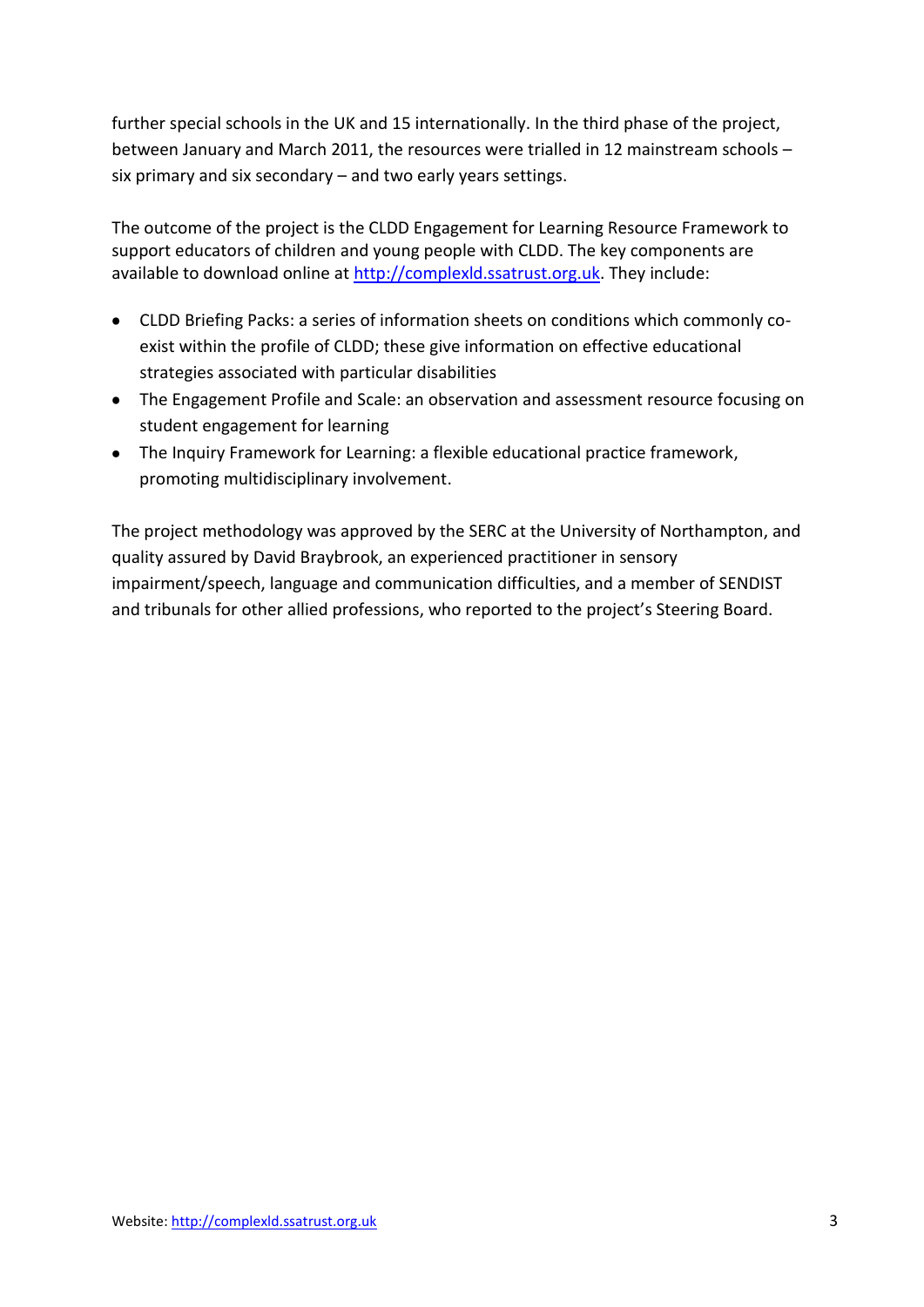# **CLDD RESEARCH PROJECT TEAM AND SUPPORT NETWORK**

#### **Specialist Schools and Academies Trust research team**

| Project Director:                  | Professor Barry Carpenter OBE, Academic Director (SEN) |
|------------------------------------|--------------------------------------------------------|
| Research Officer:                  | Jo Egerton                                             |
| Research Assistants: Tamara Brooks |                                                        |
|                                    | <b>Beverley Cockbill</b>                               |
|                                    | Jodie Fotheringham                                     |
|                                    | <b>Hollie Rawson</b>                                   |
| <b>Regional Advisors:</b>          | Pauline Holbrook, Head of Regional Networks            |
|                                    | Wendy Skyte, NSC (SEN)                                 |

#### *Advisory Group*

#### UK

Dame Philippa Russell, Chair, Prime Minister's Standing Commission on Carers David Braybrook, Independent Consultant; former Director of Education, I CAN Dr Michael Brown, Nurse Consultant, NHS Lothian/Napier University Dr Barry Coughlan, Senior Lecturer, University of Limerick Ann Fergusson, Senior Lecturer (SEN), University of Northampton Anne Fowlie, Independent Consultant; former Head of Educational Access Service for Children with Physical and Medical Conditions Carolyn Blackburn, Lead Researcher, Foetal Alcohol Spectrum Disorders in Education (FASeD) Research Project, NOFAS (UK)

#### International

Dr Patricia Champion, Founder and Clinical Director Emeritus, The Champion Early Intervention Centre, New Zealand Dr Phyllis Jones, Associate Professor, University of South Florida Jane Thistlethwaite, Sensory Impairment Advisor and Teacher, New Zealand Paul Hutchins, Consultant Paediatrician, The Children's Hospital, Sydney, Australia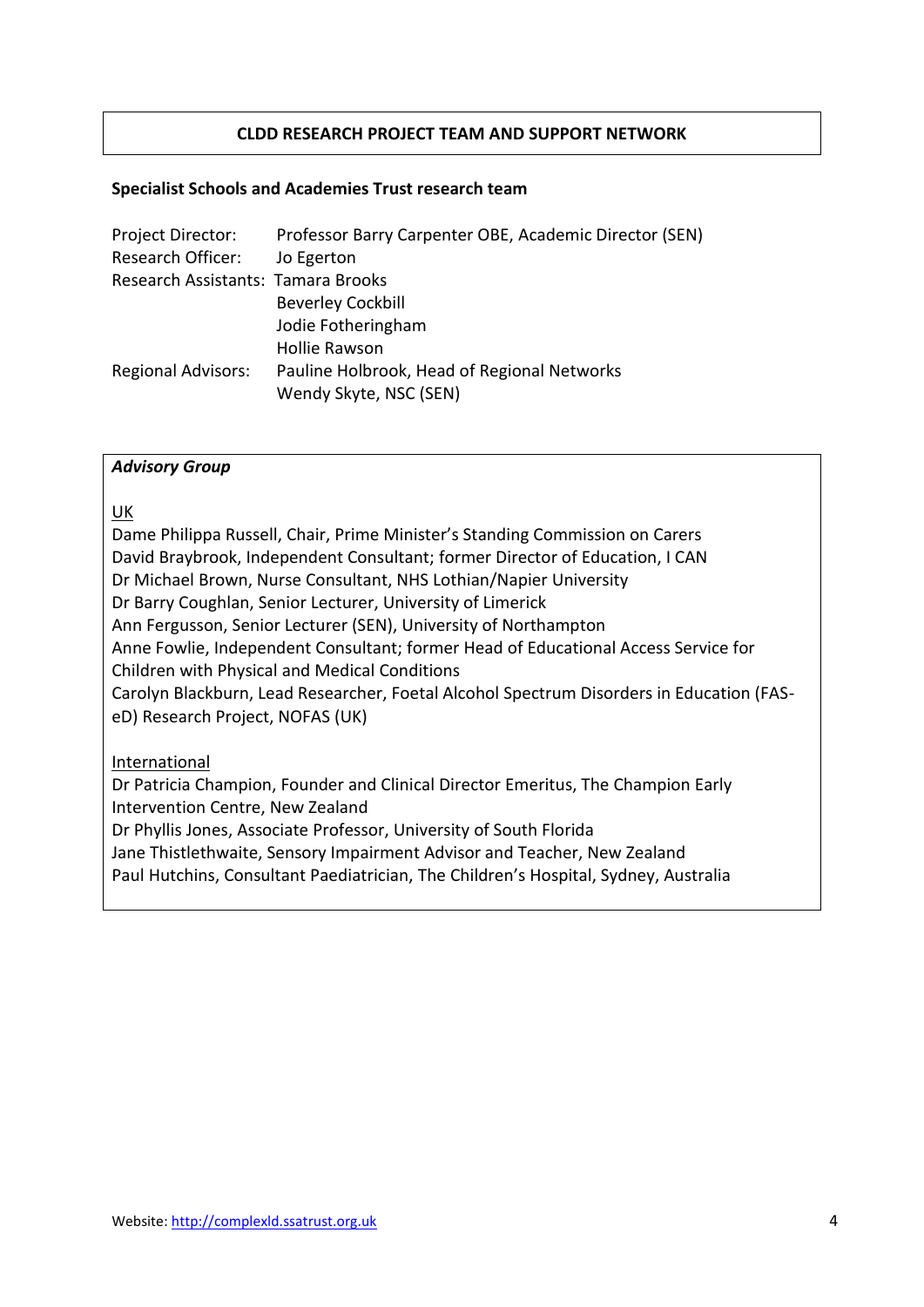### *Steering Board*

Chair Lorraine Petersen, CEO, NASEN

Members

Rosemary Adams, Headteacher, Baskerville School, Birmingham

Hardip Begol, Department for Education

David Braybrook, Independent Consultant; former Director of Education, I CAN

Lesley Campbell, Mencap

- Janet Dunn, I CAN / Headteacher, Meath School, Ottershaw, Surrey Michele Moore, Training and Development Agency for Schools
- Susan Fleisher, Executive Officer, National Organisation on Fetal Alcohol Syndrome UK (NOFAS-UK)
- Dr Jane McCarthy, Consultant Psychiatrist, President of the Intellectual Disability Forum, Royal Society of Medicine

Helen Norris, Head of Specialist Support and Disability Services, Bromley

Christine Osborne, Strategy Planning Unit, Children's Society

Dr Melanie Peter, Senior Lecturer, Anglia Ruskin University

Dr Matthew Rayner, Headteacher, Stephen Hawking School, London

Dame Philippa Russell, Chair, Prime Minister's Standing Commission on Carers

Phil Snell, Teaching and Development Agency for Schools (TDA)/DfE

Karen Turner, Department of Health

Kathy Baker, General Teaching Council for England (GTCE)

David Stewart, Headteacher, Oak Field School and Specialist Sports College, Bilborough

Janet Thompson, HMI, Ofsted

Dr Rona Tutt, National Association of Head Teachers (NAHT)

Melissa Hancock, Youth Sport Trust

Sharon Godden, parent representative

Professor Amanda Kirby, Medical Director, Dyscovery Centre, University of Wales

Michele Moore, Training and Development Agency for Schools (TDA)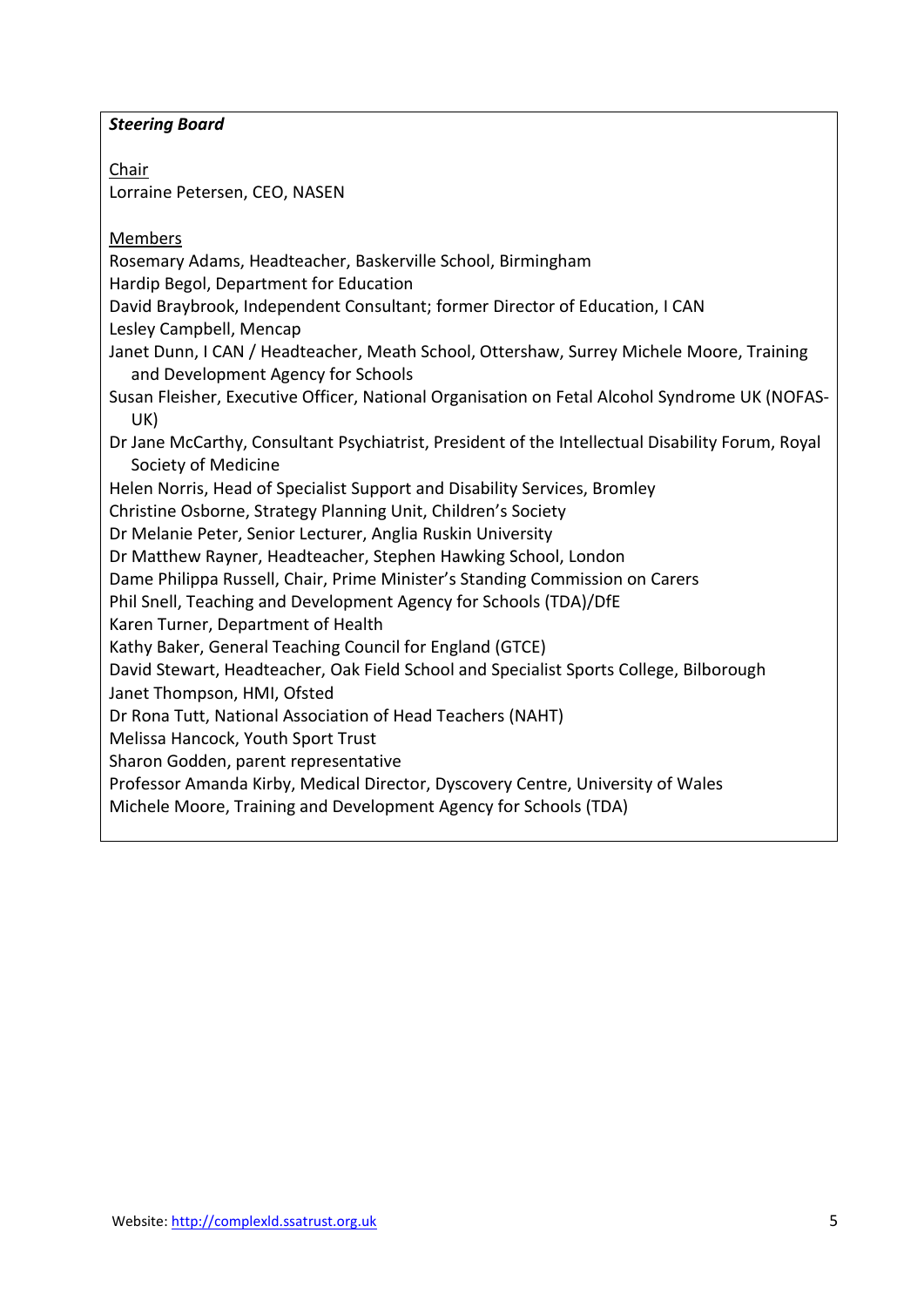### **OVERVIEW OF OUTCOMES**

#### **The Complex Learning Difficulties and Disabilities Research Project**

The outcomes of the Complex Learning Difficulties and Disabilities Research Project are based upon an 18-month collaborative development and trial of resources to support educators in establishing effective personalised learning pathways for children and young people with CLDD. The SSAT research team, directed by Professor Barry Carpenter OBE, worked together with 91 educational settings, including UK and international special schools, mainstream primary and secondary schools, and early years settings to create the CLDD Engagement for Learning Resource Framework. The research was supported by the Department of Education.

The work was carried out in three phases:

- Phase 1: Development of resources in liaison with 12 special schools
- Phase 2(a): Trial of the resources with 50 UK special schools
	- (b): Trial of the resources with 15 international special schools
- Phase 3: Trial of the resources with 12 mainstream schools (six primary and six secondary) and two early years settings.

#### **The trend of increasing learner complexity**

The increase in numbers of children and young people with complex learning difficulties and disabilities (CLDD) is widely recognised by the Government,<sup>1</sup> independent researchers,<sup>2</sup> academics,<sup>34</sup> Ofsted<sup>5</sup> and educators themselves. The numbers of children with severe and complex needs in one local authority more than doubled between 1981 and 2001. $^6$  Between 2004 and 2009, the total number of children with severe learning disabilities (SLD) increased by 5.1%, and the total number of those with profound and multiple learning disabilities (PMLD) rose by an average of 29.7%.<sup>7</sup> Emerson<sup>8</sup> estimates that the prevalence of PMLD in the older child/young adult age range is increasing by 4–5% annually.

**.** 

<sup>&</sup>lt;sup>1</sup> Department for Education (2011) *Support and Aspiration: A new approach to special educational needs and disability – a consultation.* Norwich: The Stationery Office.

<sup>2</sup> Hartley, R. (2010) *Teacher Expertise for Special Educational Needs: Filling in the gaps* (Research note: July). London: Policy Exchange.

<sup>3</sup> Emerson, E. (2009) *Estimating the Future Number of Adults with Profound and Multiple Learning Disabilities in England.* Lancaster: CeDR, Lancaster University.

<sup>4</sup> Emerson, E. and Hatton, C. (2004) *Estimating the Current Need/Demand for Supports for People with Learning Disabilities in England*. Lancaster: Institute for Health Research, Lancaster University.

<sup>&</sup>lt;sup>5</sup> Ofsted (2010) *The Special Educational Needs and Disability Review: A Statement is not enough. London:* Ofsted.

 $<sup>6</sup>$  Emerson (2009) Ibid.</sup>

<sup>7</sup> Department for Children, Schools and Families (2009) *Progression Guidance 2009–10.* Annesley: DCSF Publications.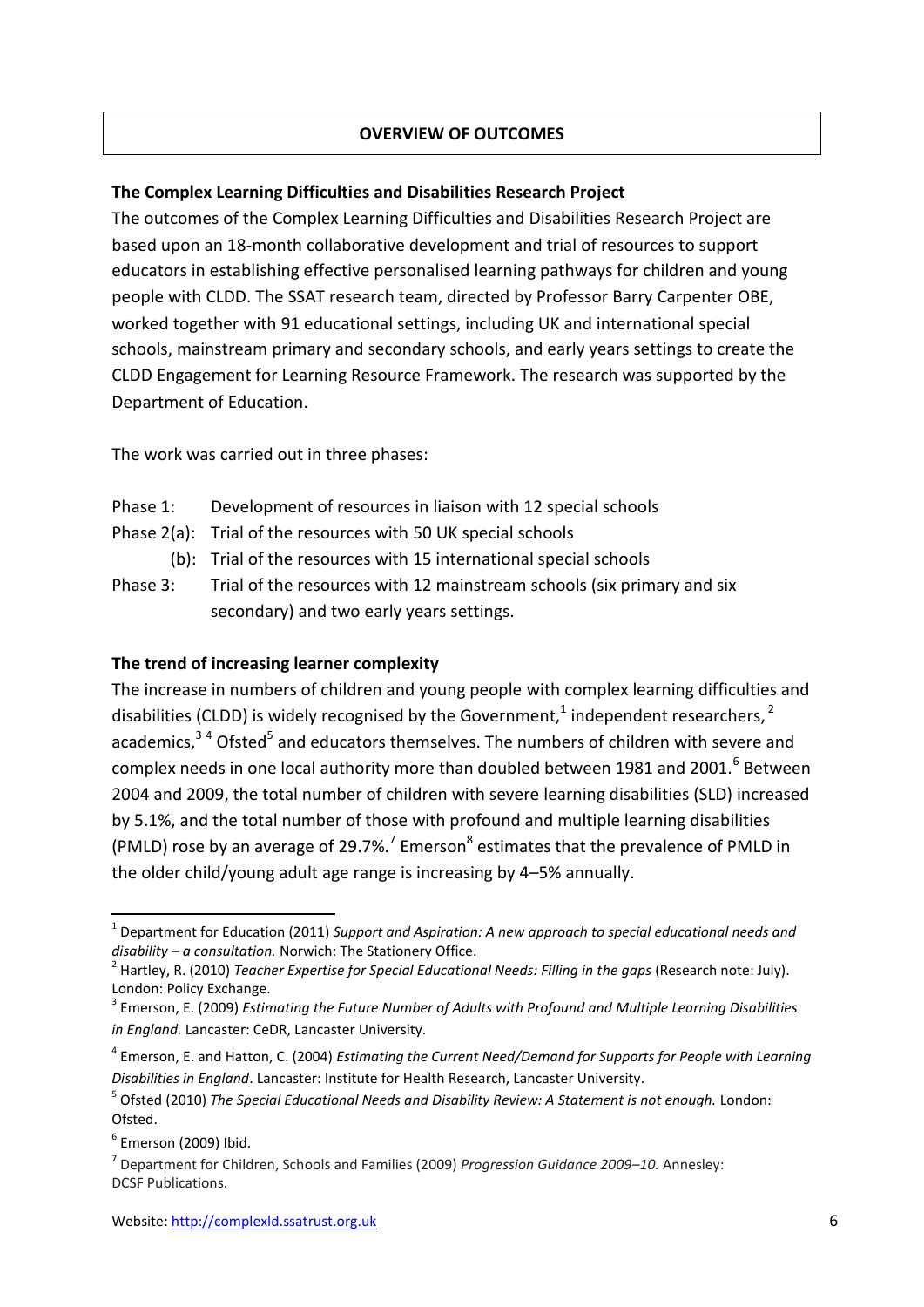A recent Ofsted report noted this trend in a community special school, stating: 'The proportion of pupils with more complex needs has grown in recent years and a rising number of these pupils are now in the secondary section of the school.'

Headteachers and governors also remark on the changing population in their schools. One governor reported: 'The diverse range of children…is causing us to restructure our school.'

These students are often wholly or partially disengaged from learning, and the Department for Education has stated their awareness that educators, however skilled, find it difficult to deliver the educational entitlement of these learners, and to develop appropriate educational strategies to meet their needs. <sup>9</sup>

#### **Establishing a definition of CLDD**

The learning needs of these young people need conceptualising to allow policy makers and professionals in education to address and manage them in a focused, systematic and deductive way. As the PMLD Network states, 'lack of accurate information and consistency in definitions of need make longer term service planning and development difficult'. Policy makers and professionals need an agreed language to be able to talk about and plan for these young people. A 12-month consultation period with educators, charity representatives and academics, resulted in the following definition of CLDD which has been used within the CLDD research project:

#### **Definition of Complex Learning Difficulties and Disabilities**

Children and young people with Complex Learning Difficulties and Disabilities (CLDD) have conditions that co-exist. These conditions overlap and interlock creating a complex profile. The co-occurring and compounding nature of complex learning difficulties requires a personalised learning pathway that recognises children and young people's unique and changing learning patterns. Children and young people with CLDD present with a range of issues and combination of layered needs – e.g. mental health, relationships, behavioural, physical, medical, sensory, communication and cognitive. They need informed specific support and strategies which may include transdisciplinary input to engage effectively in the learning process and to participate actively in classroom activities and the wider community. Their attainments may be inconsistent, presenting an atypical or uneven profile. In the school setting, learners may be working at any educational level, including the National Curriculum and P scales. This definition could also be applicable to learners in Early Years and post-school settings.

 $\overline{a}$ 

<sup>8</sup> Emerson, E. (2009) *Estimating the Future Number of Adults with Profound and Multiple Learning Disabilities in England.* Lancaster: CeDR, Lancaster University.

<sup>9</sup> Department for Education (2011) *Support and Aspiration: A new approach to special educational needs and disability – a consultation.* Norwich: The Stationery Office.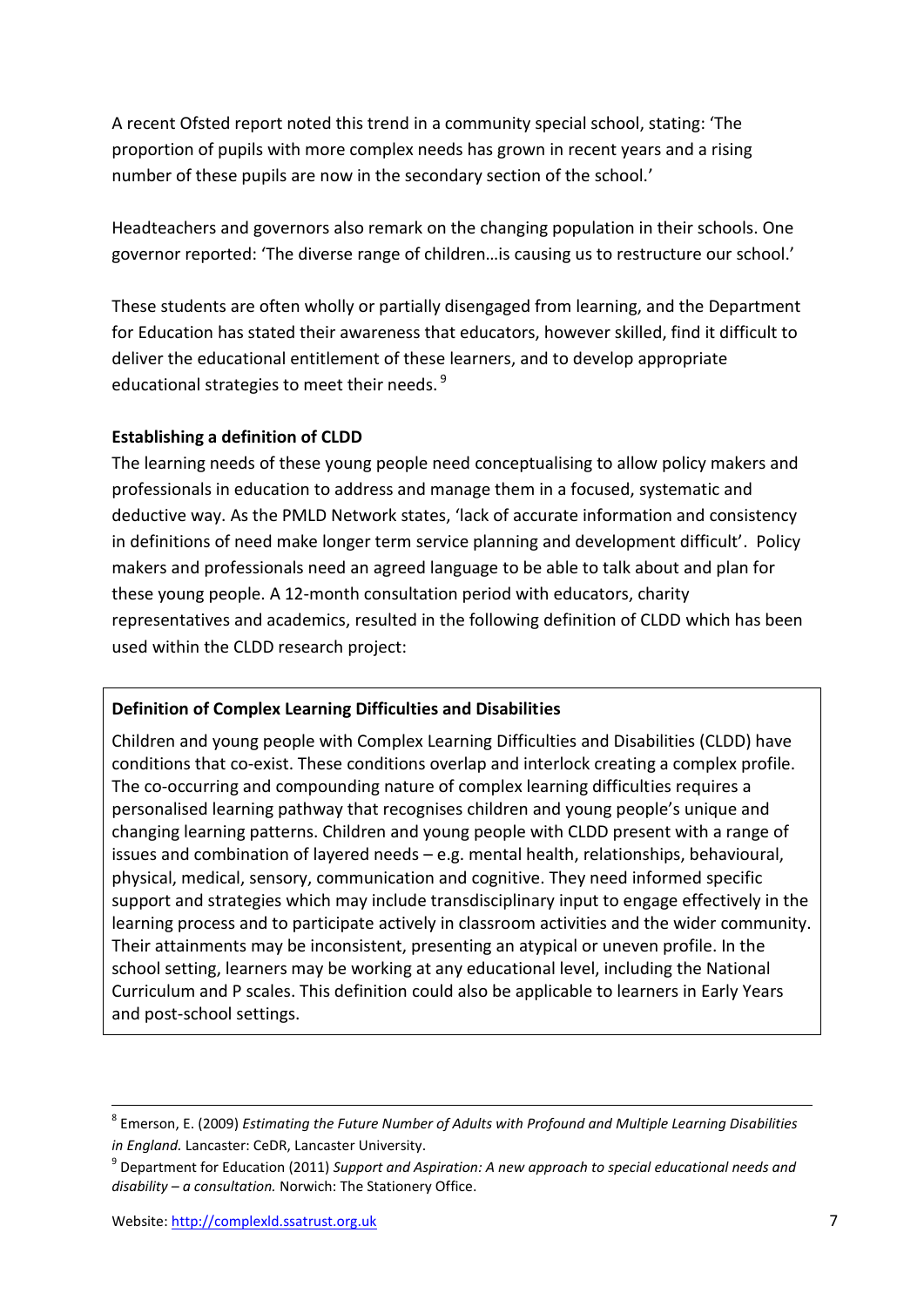The Government has articulated the importance of 'effective, integrated support for children with the most complex needs'.  $^{10}$  It is important to recognise that complexity is not just associated with high support needs arising from profound medical and physical conditions. For example, consider also the extreme vulnerability and complexity of the young person with fetal alcohol spectrum disorder who, at 18 years old, has the expressive language of a 20-year old, yet the living skills of an 11-year-old, the mathematical understanding of an eight-year-old, the social skills of a seven-year-old and the comprehension and emotional maturity of a six-year-old.

#### **Moving forward to enskill the education workforce**

The Government is taking steps to enskill the education workforce to meet the needs of the most complex learners in our schools. Pathfinder SEND Teaching Schools have been commissioned. This DfE supported research project has been established to improve outcomes for children with the most complex educational needs and disabilities through the development of evidence-based teaching and learning strategies. The Training and Development Agency for Schools (TDA) have commissioned online professional development resources which will address professional development needs for educators of children and young people with severe, profound and complex learning difficulties.

# **Developing an 'Engagement for Learning' approach**

Based on a reading of literature around engagement of children and young people with learning difficulties, engagement for learning was instated as the central tenet for developing personalised learning pathways for young people with CLDD. Engagement is the single best predictor of successful learning for children with learning disabilities.<sup>11</sup> Without engagement, there is no deep learning,<sup>12</sup> effective teaching, meaningful outcome, real attainment or quality progress.<sup>13</sup> Children with disabilities have consistently been shown to engage for less time and at lower levels than their non-disabled peers.<sup>14</sup> This has serious implications for learning, resulting in lost learning opportunities for these young people, and whole class distraction or disruption.<sup>15</sup> Research suggests that engaged behaviour is the single best predictor of successful learning for young people with learning disabilities, <sup>16</sup> and

1

<sup>&</sup>lt;sup>10</sup> Department for Education (2011) *Support and Aspiration: A new approach to special educational needs and disability – a consultation.* Norwich: The Stationery Office.

 $11$  Iovannone, R., Dunlap, G., Huber, H. and Kincaid, D. (2003) 'Effective educational practices for students with autism spectrum disorders', *Focus on Autism and other Developmental Disabilities,* 18, 150–166.

<sup>12</sup> Hargreaves, D.H. (2006) *A New Shape for Schooling?* London: SSAT.

<sup>13</sup> Carpenter, B. (2010) *A Vision for 21st-Century Special Education (Complex needs series).* London: SSAT.

<sup>14</sup> Bailey, D.B., McWilliam, R.A., Ware, W.B. and Burchinal, M.A. (1993) 'Social interactions of toddlers and preschoolers in same-age and mixed-age play groups', *Journal of Applied Developmental Psychology*, 14 (2), 261–276; McCormick, L., Noonan, M.J. and Heck, R. (1998) 'Variables affecting engagement in inclusive preschool classrooms', *Journal of Early Intervention*, 21 (2), 160–176; McWilliam, R.A. and Bailey, D.B. (1995) 'Effects of classroom social structure and disability on engagement', *Topics for Early Childhood Special Education*, 15 (2), 123–147;

<sup>15</sup> Hume, K. (2006) 'Get engaged! Designing instructional activities to help students stay on task', *Reporter*, 11  $(2)$ ,  $6-9$ .

<sup>16</sup> Iovannone, R., Dunlap, G., Huber, H. and Kincaid, D. (2003) 'Effective educational practices for students with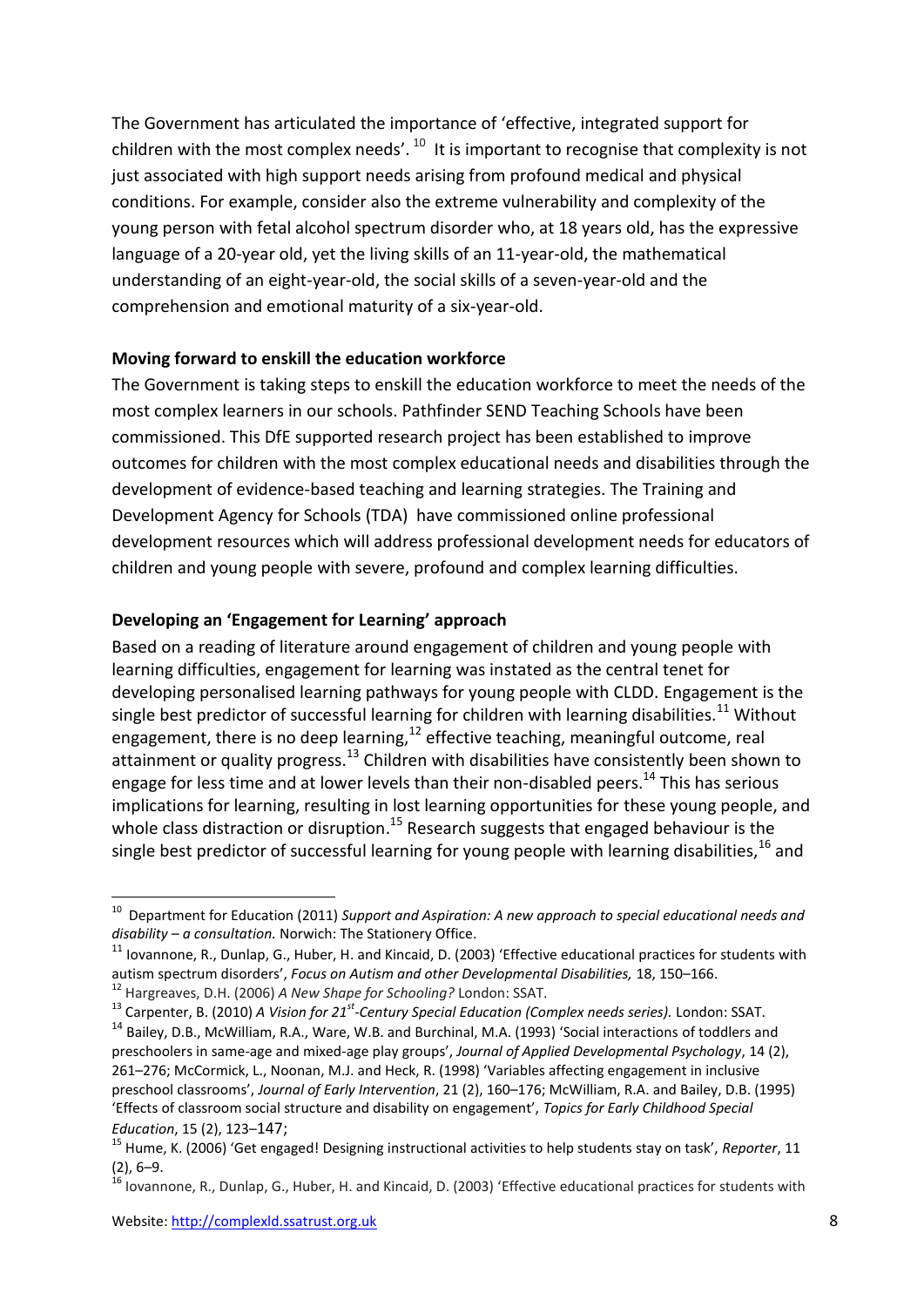'sets the occasion for optimal learning to occur.'<sup>17</sup>

#### **Establishing the CLDD Engagement for Learning Resource Framework**

Three resources to support the engagement of children and young people with CLDD, from whole school strategy to student support, were developed and refined in collaboration with schools over the course of the CLDD research period. Engagement is the core tenet of all these resources:

# *The Engagement Profile and Scale*

Children and young people with CLDD are often disengaged from learning, and do not respond to teaching approaches which engage most other students. This resource allows educators to have high, yet realistic, expectations of the young person as an engaged learner. It brings focus on how the young person with CLDD *can* learn and achieve – their strengths, their interests, what they say or show about themselves as learners – and encourages educators to value and build on these features to re-engage the young person with learning.

#### *The CLDD Briefing Packs*

These provide educators with the first steps towards personalising learning. The 10 Briefing Packs each address a condition which is found commonly to co-exist with others in children and young people with CLDD. They describe the condition, the learning profiles associated with it, and suggestions for educational strategies at three different priority levels – a four-page briefing sheet as an introduction, a two-page classroom support sheet giving quick advice for immediate support, and a more in-depth six-page information sheet with references and web links for further investigation. This allows educators to make a quick first step towards engaging a student by building on proven successful practice for their condition.

# *The Inquiry Framework for learning*

The Inquiry Framework for Learning is designed as an online resource for educators in exploring and developing personalised learning pathways for children with CLDD. It supports an approach which focuses on increasing children's engagement in learning in different areas of need, through a process of discussion and reflection. It enables educators to map the processes they go through in exploring and developing personalised learning pathways for students, and gives them a means of demonstrating

1

autism spectrum disorders', *Focus on Autism and Other Developmental Disabilities,* 18, 150–166; Katz, J. and Mirenda, P. (2002) 'Including students with developmental disabilities in general education classrooms: educational benefits', *International Journal of Special Educational Needs,* 17 (2). [Online at: [http://www.internationaljournalofspecialeducation.com/articles.cfm?y=2002andv=17andn=2;](http://www.internationaljournalofspecialeducation.com/articles.cfm?y=2002&v=17&n=2) accessed: 1.7.2011]

<sup>&</sup>lt;sup>17</sup> McWilliam, R.A., Trivette, C.M. and Dunst, C.J. (1985) 'Behavior engagement as a measure of the efficacy of early intervention', *Analysis and Intervention in Developmental Disabilities*, 5 (1–2), 59–71.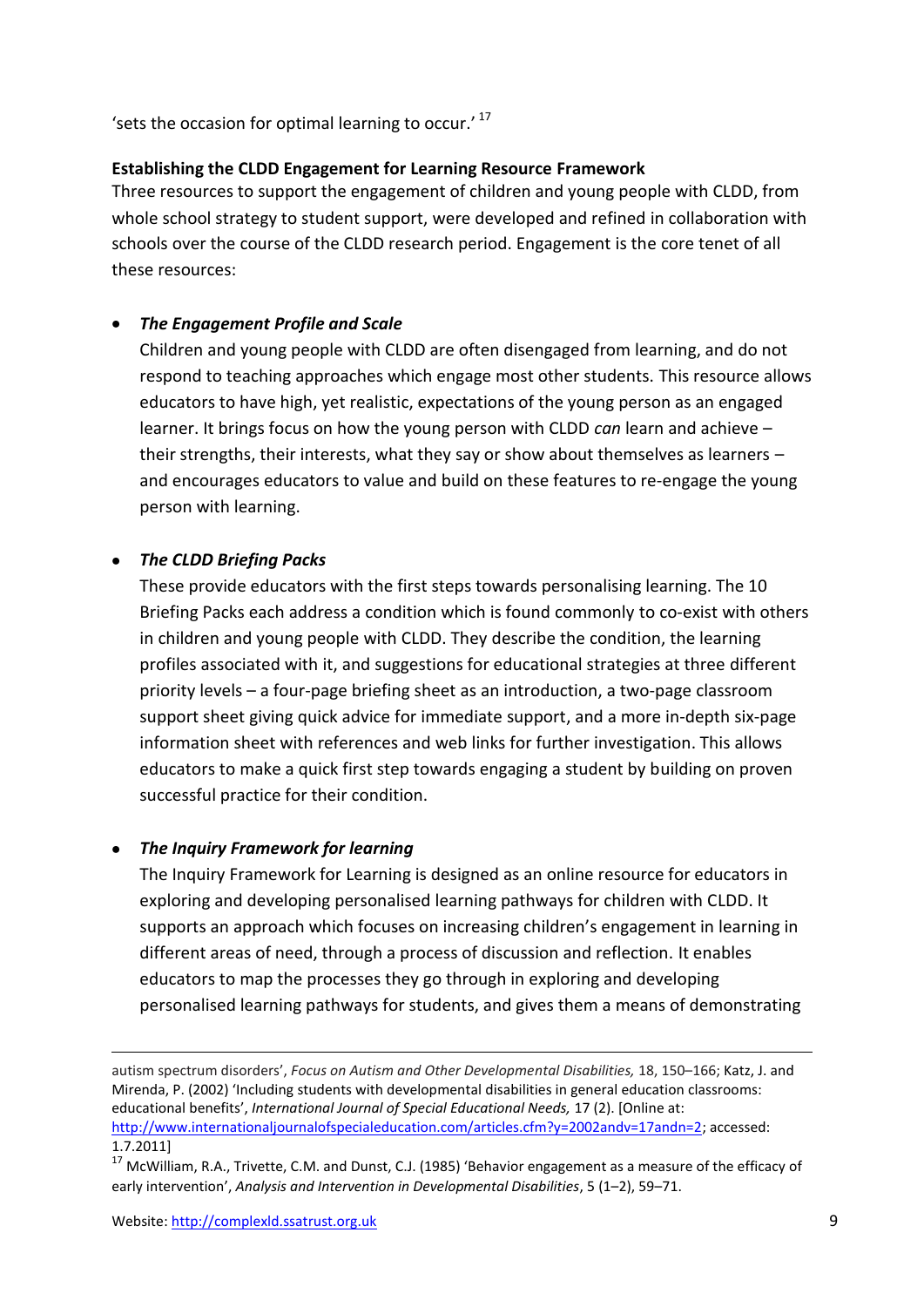and justifying this lengthy but very valuable inquiry process. The 'Inquiry areas' provide inquiry starting points from which educators can begin to build a personalised learning pathway for students in a systematic way. Under a series of twelve headings, questions are posed which may be helpful in themselves or give rise to further questions and debate among class teams.

# *The SSAT's Complex Needs series of booklets*

As an additional resource to support schools, the SSAT published a series of booklets setting the context of CLDD within schools and suggesting a conceptual and professional framework in which senior leadership teams can address their changing student population. This has been used proactively by a number of headteachers and their staff to bring this new 21<sup>st</sup> century student population with CLDD into focus and to catalyse a whole school response.

#### **Trialling the resources**

Schools in Phases 2 and 3 were asked to trial the resources and their feedback enabled further resource modification. Their perceptions of the effectiveness of the tool were elicited from exit interview. A summary of the outcomes presented in the report is below.

#### **Presentation of data**

As this research was qualitative and purposive, implications for practice are applicable to this research participant group. However, the identified trends and themes will be of interest to those concerned or working with similar populations of students. Although numbers of participants in most phases would not warrant stated percentage outcomes, these have been added to allow some comparison across phases. The early years data (two settings) is discussed further in the full report.

# *Effectiveness of the Engagement for Learning approach in developing pathways to personalised learning for students with CLDD*

During semi-structured exit interviews with schools involved in the CLDD research project, all (100%) schools in Phases 1 (12 development special schools), Phase 2(b) (15 international special schools) and Phase 3 (12 mainstream schools and two early years settings) perceived that the Engagement for Learning approach was effective in developing pathways to personalised learning for students with CLDD. In Phase 2(a) 48 (96%) of 50 UK special schools stated that the approach was effective.

#### *Engagement outcomes for the students involved in the CLDD research project*

Engagement outcomes for students involved in the CLDD research project were measured using the Engagement Profile and Scale. They showed students' change in engagement over the period of engagement, which was a school term in each Phase. Case study overviews are provided in the full report.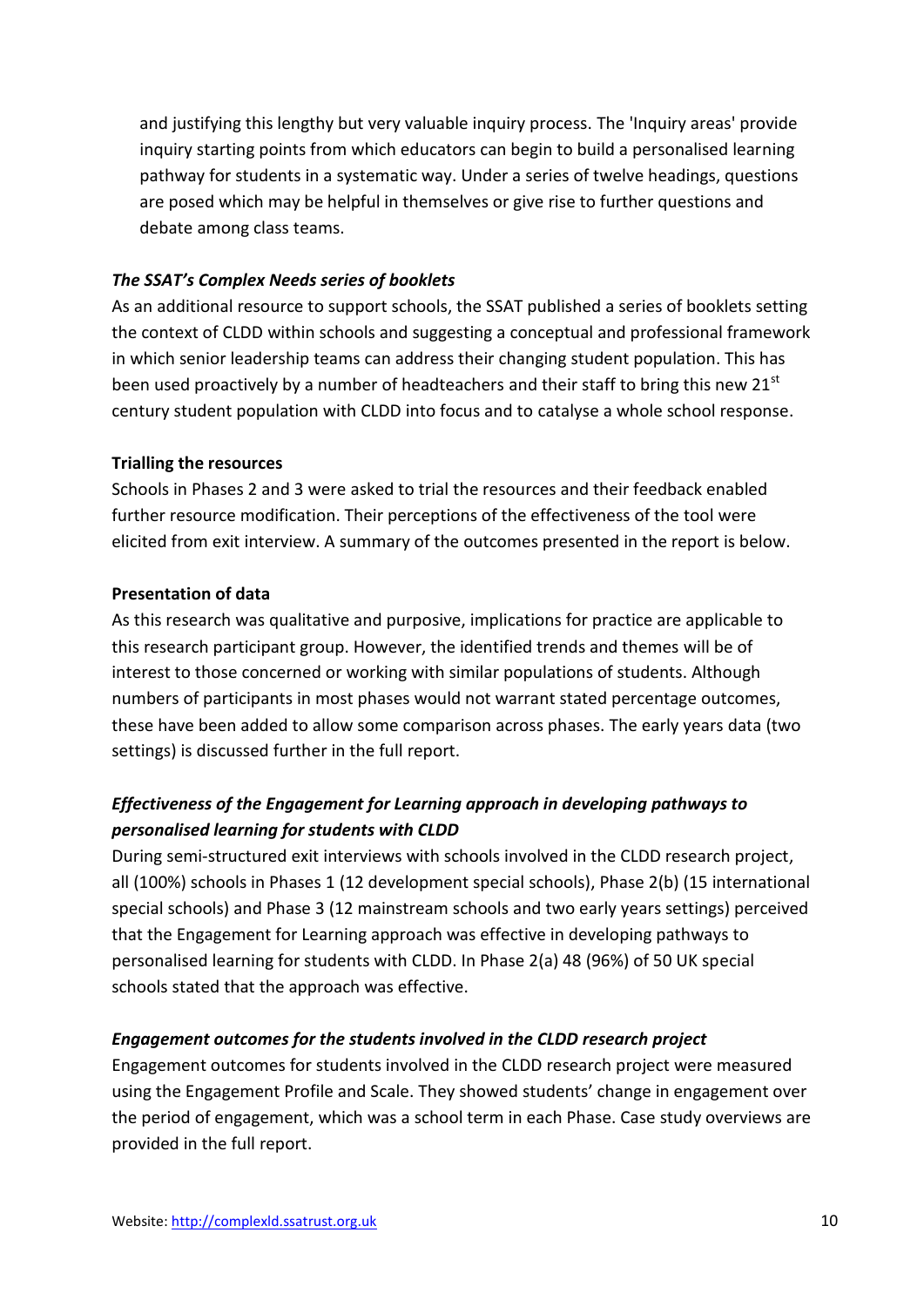| <b>ENGAGEMENT OUTCOMES</b>        |                                                                                      | Outcomes for students with usable data outcomes |                          |                  |  |  |  |
|-----------------------------------|--------------------------------------------------------------------------------------|-------------------------------------------------|--------------------------|------------------|--|--|--|
| <b>FOR STUDENTS FOR</b>           | (n=no. of students with usable data; % of total students per phase with usable data) |                                                 |                          |                  |  |  |  |
| <b>INTERVENTION PERIOD</b>        | Phase 1                                                                              | Phase 2                                         | Phase 2                  | Phase 3          |  |  |  |
| (Data from engagement profile and | SEN development                                                                      | <b>SEN UK trial</b>                             | <b>SEN</b> international | Mainstream trial |  |  |  |
| scale)                            | students                                                                             | students                                        | trial students           | students         |  |  |  |
|                                   | $(n=55)$<br>$(n=87)$<br>$(n=16)$<br>$(n=26)$                                         |                                                 |                          |                  |  |  |  |
| Increase in student               | 45 (82%)                                                                             | 74 (85%)                                        | 22 (84.5%)               | 13 (81%)         |  |  |  |
| engagement                        |                                                                                      |                                                 |                          |                  |  |  |  |
| Neither increased nor             |                                                                                      |                                                 |                          |                  |  |  |  |
| decreased                         | 1(2%)                                                                                | 8(9%)                                           | 1(4%)                    | 1(6%)            |  |  |  |
| Decrease in engagement            | 9(16%)                                                                               | 5(6%)                                           | 3(11.5%)                 | 2(13%)           |  |  |  |
| Compromised/no data               | 5 students                                                                           | 13 students                                     | 4 students               | 8 students       |  |  |  |

**Students showing an increase in engagement over the CLDD research project intervention period**

The data collected using the Engagement Profile and Scale for individual students across all phases of the research suggested that for the period of intervention the proportions of students showing an increase in engagement as a result of interventions using the CLDD Engagement for Learning resources were broadly similar:

- 81–85% (av. 83%) students showed increased levels of engagement
- 2–9% (av. 5.3%) students showed neither increased nor decreased levels of engagement
- 5–16% (av. 11.6%) students showed decreased levels of engagement.

In most cases, where a decrease in engagement was shown, educators suggested possible reasons for the decrease.

The above information relates to engagement scores alone; however, the scores were supported by descriptive data which included contextualising (e.g. aim, objective, strategies, environment, student mood, etc.), and observational information (e.g. what worked, what did not work and proposed next steps).

It is important to realise that the aim of using the Engagement Profile and Scale with a student is not to show ever increasing engagement. It may be that after introducing a new experience for the student in the context of the activity (e.g. generalising skills to another setting; introducing a social interaction aspect to an activity; introducing new elements to an existing task) that the student's scoring on the Engagement Scale falls. However it is important to continue to expand and extend the student's learning experiences as appropriate. The process of encouraging engagement will begin again in that new situation. The descriptive commentary provided in the Engagement Scale will allow explanation of these important and entirely justifiable variations in a student's engagement.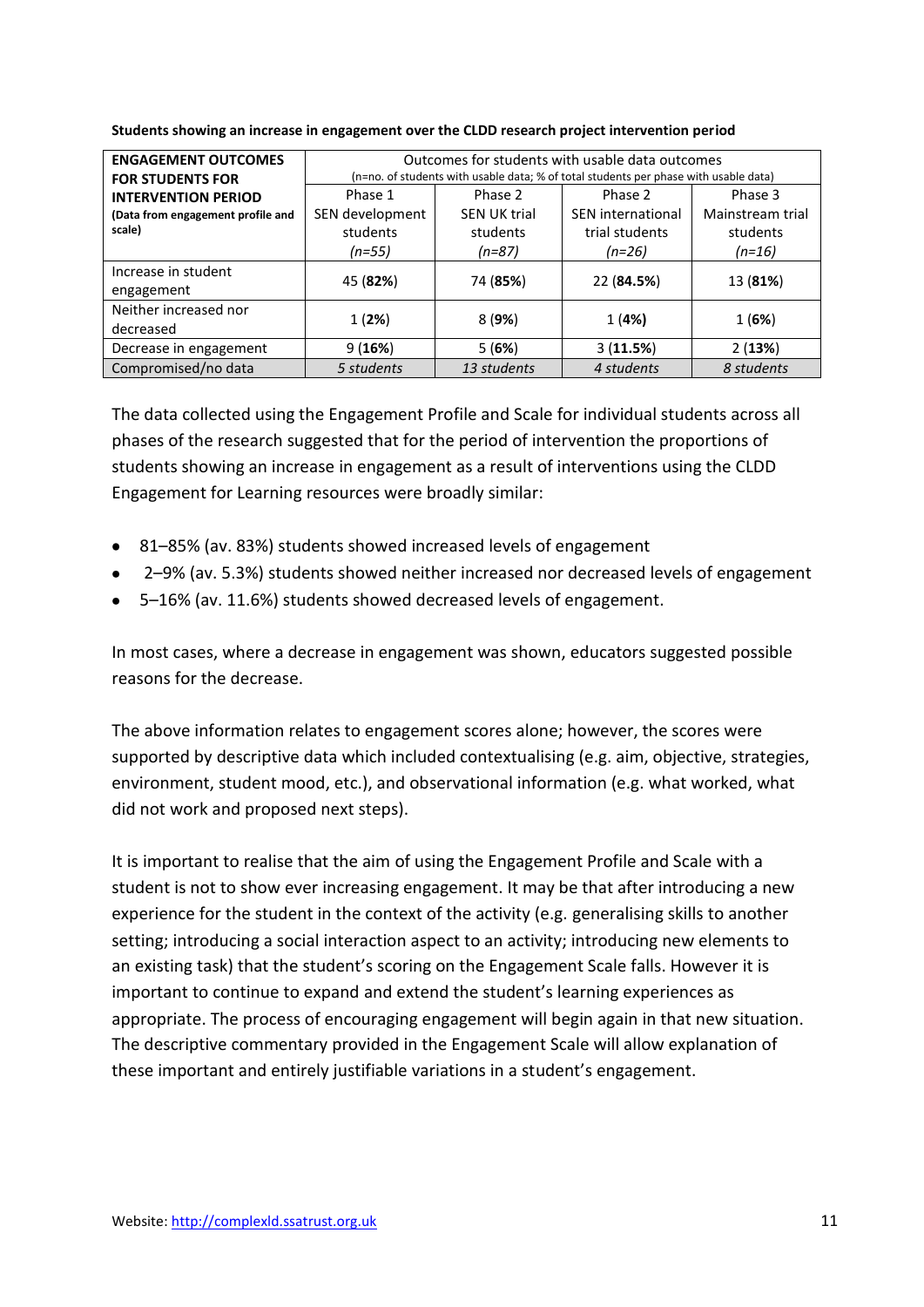# *School perceptions of additional outcomes for students through implementing the CLDD resource framework*

In addition to the evidence of student engagement collected using the Engagement Profile and Scale, in Phase 2 and 3 exit interviews, schools were asked to state the most important outcomes for their students involved in the research over the period of intervention. Their comments, summarised in the table below, could be divided into those relating to learning and those relating to emotional wellbeing.

It is important to note that the information below was collected from schools in response to the invitation to 'Describe the most successful outcome for each of the students in the project'. Therefore the fact that some schools did not mention emotional/social wellbeing outcomes does not mean that there were not successful outcomes for their students in those areas. Further discussion of the figures is available in the complete report.

|  |  |  |  |  |  | School <sup>1</sup> perceptions of learning outcomes for students over the CLDD research project intervention period |
|--|--|--|--|--|--|----------------------------------------------------------------------------------------------------------------------|
|--|--|--|--|--|--|----------------------------------------------------------------------------------------------------------------------|

| <b>SCHOOL PERCEPTION:</b><br><b>School perceptions of</b>        | <b>CLDD research project phases</b><br>$(n=$ numbers of schools) <sup>1</sup> |                                                     |                                                                  |                                                           |
|------------------------------------------------------------------|-------------------------------------------------------------------------------|-----------------------------------------------------|------------------------------------------------------------------|-----------------------------------------------------------|
| learning outcomes for<br>students<br>(Data from exit interviews) | Phase 1<br>Development<br>schools<br>$(n=12)$                                 | Phase 2<br><b>SEN UK trial</b><br>schools<br>(n=50) | Phase 2<br><b>SEN international</b><br>trial schools<br>$(n=15)$ | Phase 3<br><b>Mainstream trial</b><br>schools<br>$(n=12)$ |
| <b>Positive response</b>                                         |                                                                               | 40 (80%)                                            | 13 (87%)                                                         | 11 (92%)                                                  |
| <b>Response talked of</b><br>teaching not learning<br>outcomes   | Question not included<br>in development<br>school exit interview              | 3(6%)                                               | 2(13%)                                                           | 1(8%)                                                     |
| Negative / neutral<br>response                                   |                                                                               | 7(14%)                                              | 0                                                                | 0                                                         |

<sup>1</sup> NB In the context of exit interview data, 'school' refers to the individual(s) belonging to a school who took part in the exit interview.

**School<sup>1</sup> perceptions of emotional and social wellbeing outcomes for students over the CLDD research project intervention period** (In response to the question:

| <b>SCHOOL PERCEPTION:</b><br><b>School perceptions of</b>                                 | <b>CLDD research project phases</b><br>(n=numbers of schools) $1$ |                                                     |                                                                  |                                                           |
|-------------------------------------------------------------------------------------------|-------------------------------------------------------------------|-----------------------------------------------------|------------------------------------------------------------------|-----------------------------------------------------------|
| emotional and social<br>wellbeing outcomes for<br>students<br>(Data from exit interviews) | Phase 1<br><b>Development</b><br>schools<br>$(n=12)$              | Phase 2<br><b>SEN UK trial</b><br>schools<br>(n=50) | Phase 2<br><b>SEN international</b><br>trial schools<br>$(n=15)$ | Phase 3<br><b>Mainstream trial</b><br>schools<br>$(n=12)$ |
| <b>Positive outcomes</b>                                                                  |                                                                   | 29 (58%)                                            | 5(33%)                                                           | 12 (100%)                                                 |
| <b>Increased self-esteem</b>                                                              | Question not included<br>in development<br>school exit interview  | 8(16%)                                              | 0                                                                | 2(17%)                                                    |
| <b>Improved relationships</b>                                                             |                                                                   | 14 (28%)                                            | 2(13%)                                                           | 9(75%)                                                    |
| <b>Improved wellbeing</b>                                                                 |                                                                   | 9(18%)                                              | 1(7%)                                                            | 8(67%)                                                    |

<sup>1</sup> NB In the context of exit interview data, 'school' refers to the individual(s) belonging to a school who took part in the exit interview.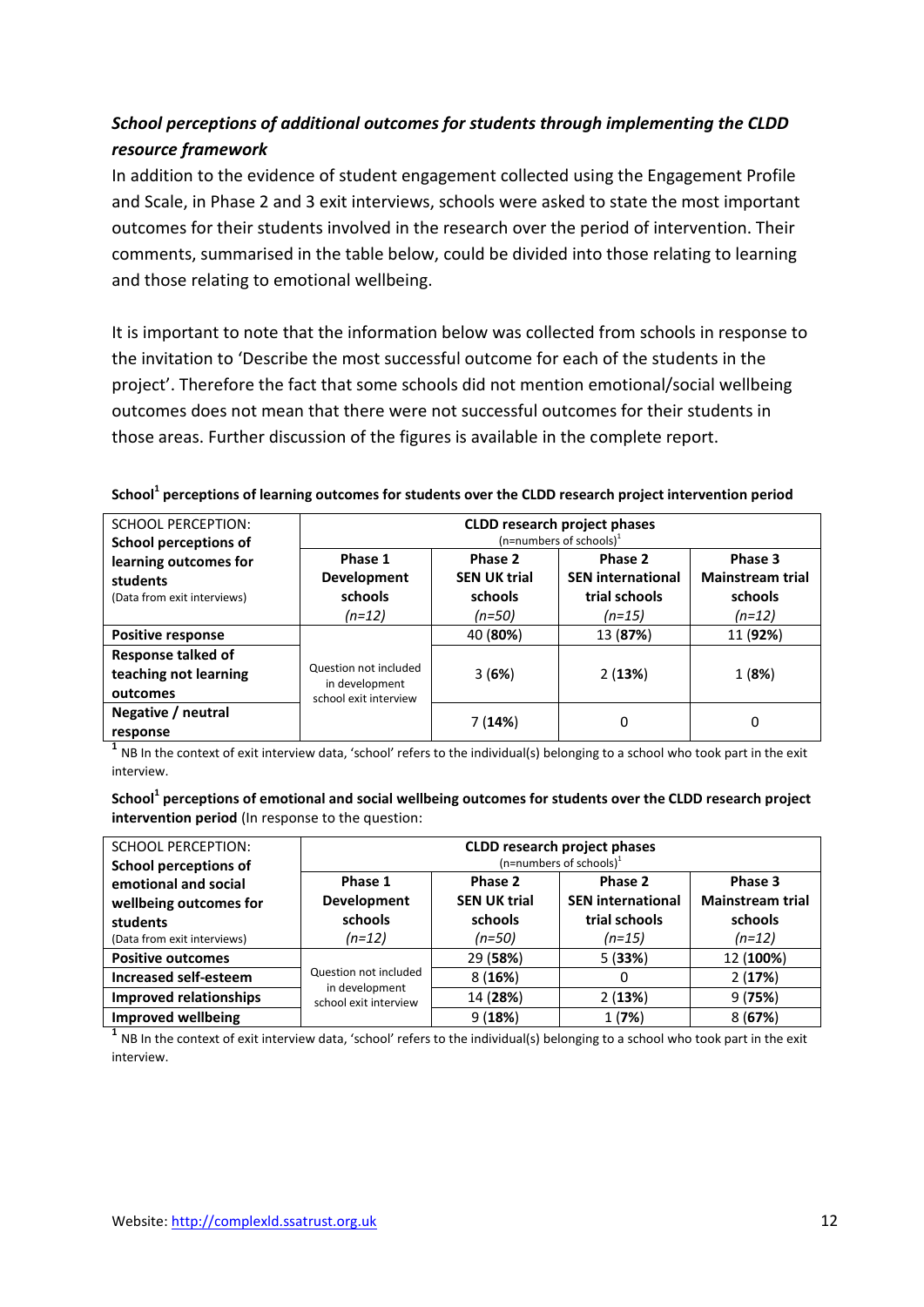# **Educator perceptions of the effectiveness of resources in supporting the development of learning pathways for students with CLDD**

The two early years settings are not included in the table itself as numbers are too small for comparison.

|                                          | Phase 1:                     | Phase $2$ (a):                 | Phase 2 (b):                   | Phase 3:                     |  |  |
|------------------------------------------|------------------------------|--------------------------------|--------------------------------|------------------------------|--|--|
|                                          | Development                  | <b>UK SEN trial</b>            | <b>International SEN</b>       | Mainstream                   |  |  |
|                                          | schools                      | schools                        | trial schools                  | schools                      |  |  |
|                                          | $n = 12$                     | $n=48$                         | $n=15$                         | $n = 12$                     |  |  |
|                                          | Useful/very useful<br>8(67%) | Useful/very useful<br>36 (75%) | Useful/very useful<br>12 (80%) | Useful/very useful<br>9(75%) |  |  |
| <b>Engagement Profile</b><br>and Scale   | Quite useful<br>4 (33%)      | Quite useful<br>11 (23%)       | Quite useful<br>3(20%)         | Quite useful<br>3(25%)       |  |  |
|                                          | No /little use               | No /little use<br>1(2%)        | No /little use                 | No /little use               |  |  |
|                                          | $n = 12$                     | $n=42$                         | $n=11$                         | $n=12$                       |  |  |
| <b>CLDD Briefing</b><br><b>Packs</b>     | Useful/very useful<br>8(67%) | Useful/very useful<br>34 (81%) | Useful/very useful<br>8(73%)   | Useful/very useful<br>8(67%) |  |  |
|                                          | Quite useful<br>4 (33%)      | Quite useful<br>6(14%)         | Quite useful<br>3(27%)         | Quite useful<br>4 (33%)      |  |  |
|                                          | No /little use               | No /little use<br>2(5%)        | No /little use                 | No /little use               |  |  |
|                                          | $n=10$                       | $n=37$                         | $n=13$                         | $n=9$                        |  |  |
| <b>Inquiry Framework</b><br>for Learning | Useful/very useful<br>5(50%) | Useful/very useful<br>15 (41%) | Useful/very useful<br>10 (77%) | Useful/very useful<br>5(56%) |  |  |
|                                          | Quite useful<br>5(50%)       | Quite useful<br>13 (35%)       | Quite useful<br>3(23%)         | Quite useful<br>4 (44%)      |  |  |
|                                          | No /little use               | No /little use<br>9(24%)       | No /little use                 | No /little use               |  |  |

#### **Comparison of schools' perceptions of the usefulness of CLDD Engagement for Learning resources in developing learning pathways for student with CLDD across the three project phases**

The two early years settings overall rated the usefulness of the resources as follows:

Engagement Profile and Scale – rated 4, 'useful'  $\bullet$ 

CLDD Briefing Packs – rated 4, 'useful'

Inquiry Framework for Learning – setting 1 rated 3, 'quite useful'; setting 2 rated 2, 'a little useful'.

The results need to be seen in the context of the phase in which they took place. In Phase 1, the Engagement Profile and Scale and the CLDD Briefing Packs were in early draft phases, and underwent refinement before trialling in Phases 2 and 3. The Inquiry Framework for Learning was developed from scratch in Phase 1, resulting in an early draft stage which was trialled in Phases 2 and 3. It has undergone major changes based on suggestions from the Phase 2 and 3 trials. A school who used both the earlier and most recent versions of the Inquiry Framework for Learning in association with the research project has commented: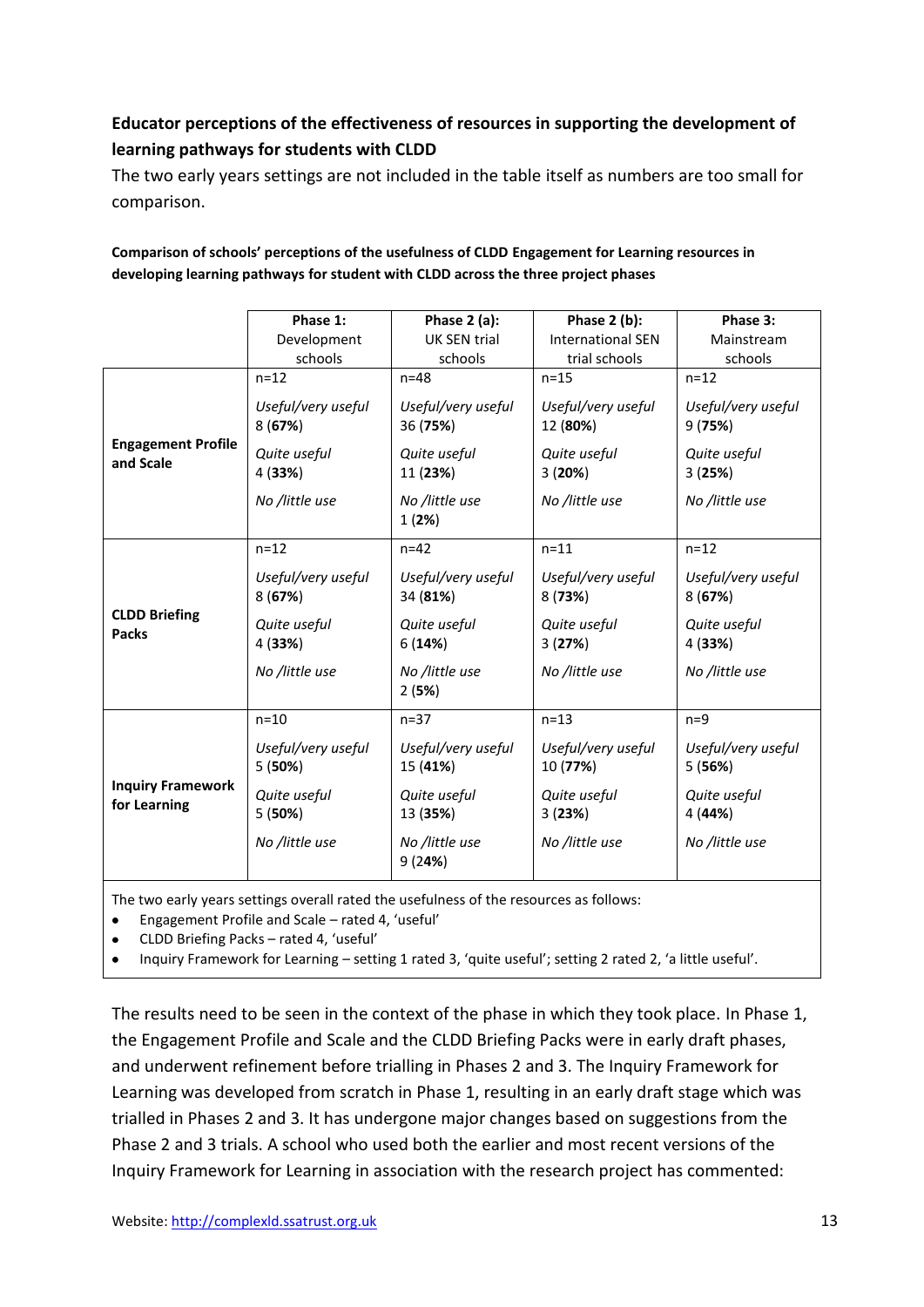*The recent changes to the Framework on the website has made [it] less daunting to tackle and…very user friendly. I...look forward to using the framework in future profiles and scales.* 

### *Educator perceptions of their practice development in using the resources*

Educators across all three phases spoke during exit interview about the impact of using the CLDD Engagement for Learning resources. The themes they raised, identified through categorical content analysis, were similar. The exit interview questions did not prompt interviewees for responses in these areas.

The table below allows comparison between the numbers of schools which made comments relating to the identified themes across the phases. These were general comments made in relation to the CLDD Engagement to learning approach. Comments made by educators which were specific to individual resources are not included here.

#### **Numbers of schools commenting on the positive impact of the CLDD Engagement for Learning Resource Framework on areas of professional practice**

|                                                                      | Phase 1:<br>Development<br>schools $(n=12)$ | Phase $2$ (a):<br>UK SEN trial<br>schools (n=50) | Phase $2(b)$ :<br>International<br><b>SEN trial</b><br>schools $(n=15)$ | Phase $3$ (a):<br>Mainstream<br>schools $(n=12)$ | Phase $3(b)$ :<br>Early years<br>settings $(n=2)$ |
|----------------------------------------------------------------------|---------------------------------------------|--------------------------------------------------|-------------------------------------------------------------------------|--------------------------------------------------|---------------------------------------------------|
| Reframing professional practice -<br>Total no. of schools commenting | 8(67%)                                      | 42 (84%)                                         | 12 (80%)                                                                | 10 (83%)                                         | $\overline{\phantom{a}}$                          |
| Awareness of student as learner                                      | 6(50%)                                      | 28 (56%)                                         | 11 (73%)                                                                | 5 (42%)                                          | $\mathbf 0$                                       |
| Thinking, reflection and analysis around<br>practice                 | 5 (42%)                                     | 29 (58%)                                         | 9(60%)                                                                  | 6(50%)                                           | 1                                                 |
| Professional focus                                                   | 4 (33%)                                     | 15 (30%)                                         | 6(40%)                                                                  | 5 (42%)                                          | $\mathbf{1}$                                      |
| Understanding                                                        | 0                                           | 9(18%)                                           | 5 (33%)                                                                 | 0                                                | $\mathbf 0$                                       |
| Areas of practice $-$<br>Total no. of schools commenting:            | 10 (83%)                                    | 40 (80%)                                         | 15 (100%)                                                               | 6 (50%)                                          | 1                                                 |
| Personalising learning                                               | 8(67%)                                      | 17 (34%)                                         | 7 (46%)                                                                 | 4 (33%)                                          | $\mathbf 0$                                       |
| Planning, target-setting and assessment                              | 0                                           | 25 (50%)                                         | 6 (40%)                                                                 | 3(25%)                                           | $\mathbf{1}$                                      |
| Observing                                                            | 6 (50%)                                     | 15 (30%)                                         | 8 (53%)                                                                 | 2(17%)                                           | $\mathbf{1}$                                      |

From the figures in the table above, it would seem that a high proportion of schools in all phases felt that their practice benefited from using the CLDD Engagement for Learning framework in some way. It suggests that in addition to using them to address engagement issues for their students, the resources may have a role as a conceptual structure for staff to aid the more effective development of learning pathways for their students.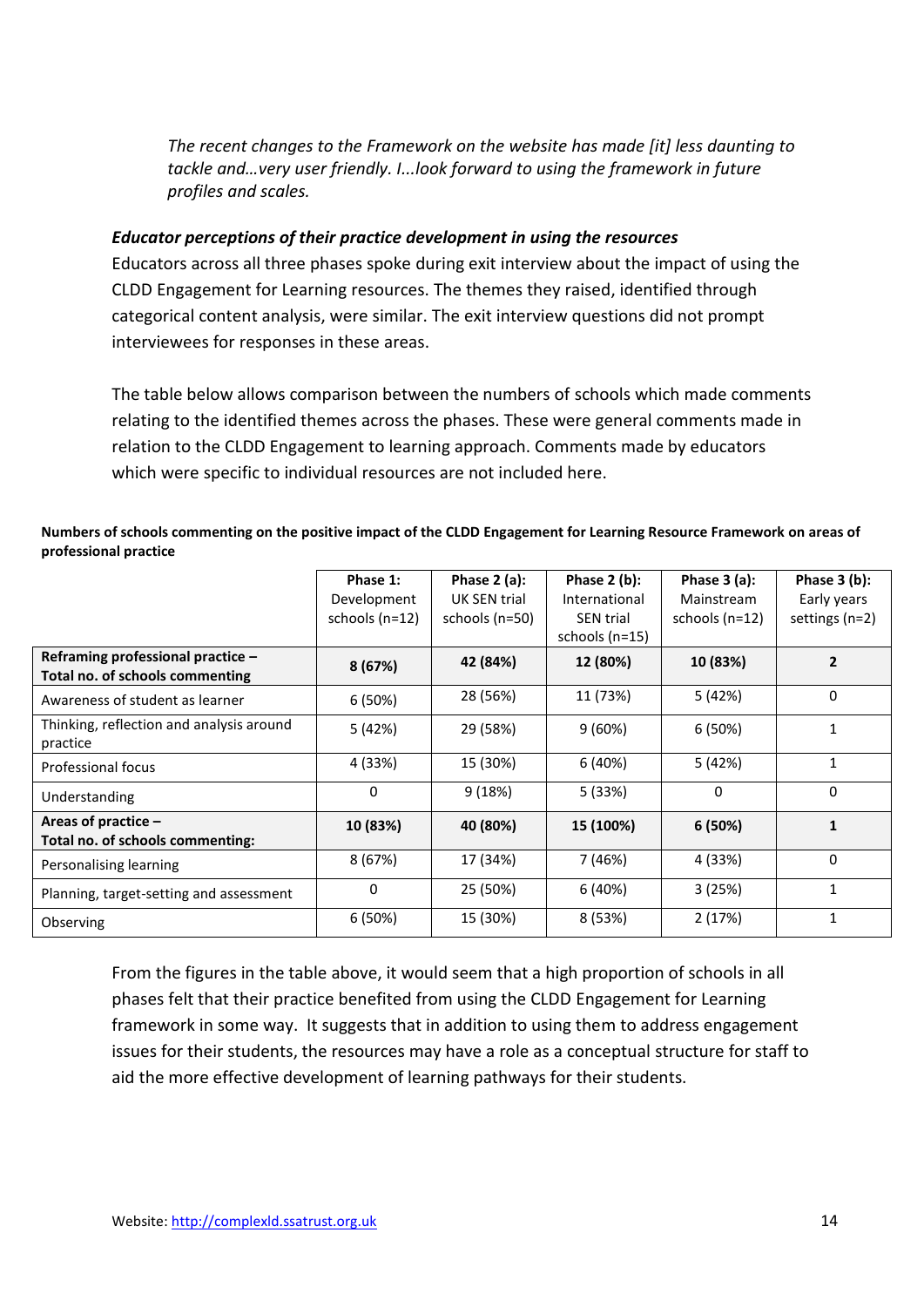#### *Future plans of schools involved in the research around implementing the resources*

| <b>SCHOOL STATEMENTS:</b><br><b>Future use of the CLDD</b>                                     | <b>CLDD research project phases</b><br>$(n=$ numbers of schools) <sup>1</sup>                                        |                                   |                                                                  |                                                                |  |
|------------------------------------------------------------------------------------------------|----------------------------------------------------------------------------------------------------------------------|-----------------------------------|------------------------------------------------------------------|----------------------------------------------------------------|--|
| <b>Engagement for Learning</b><br>resources<br>(Data from exit interviews)                     | Phase 1<br>Phase 2<br><b>SEN</b><br><b>SEN UK trial</b><br>development<br>schools<br>schools<br>$(n=50)$<br>$(n=12)$ |                                   | Phase 2<br><b>SEN international</b><br>trial schools<br>$(n=15)$ | Phase 3<br><b>Mainstream trial</b><br>schools<br>$(n=12)$      |  |
| Continue to use the<br>engagement for learning<br>resources in some way                        | 12 (100%)                                                                                                            | 46 (92%)                          | 15 (100%)                                                        | 11 (92%)<br>$(+1$ 'probably')                                  |  |
| Continue to use the<br>engagement for learning<br>resources as trialled                        | 7 (58%)                                                                                                              | 27 (54%)                          | 9(60%)                                                           | 11 (92%)<br>$(+1$ 'probably')                                  |  |
| Schools intending to roll<br>out the engagement for<br>learning resources across<br>the school | 8(67%)                                                                                                               | 18 (36%)<br>+ 7 (14%) considering | 5(33%)                                                           | 1(8%)<br>Secondary school-<br>for all students not<br>just SEN |  |

**School<sup>1</sup> statements about future use of the CLDD Engagement for Learning Resource Framework**

<sup>1</sup> NB In the context of exit interview data, 'school' refers to the individual(s) belonging to a school who took part in the exit interview.

From the figures above, it would seem that a high percentage of schools involved in the CLDD research project intended to continue to use the CLDD Engagement for Learning tools in some way, although a lower percentages were intending to use the resources as trialled. Unexpectedly, one of the mainstream schools also intended to role the resources out across the whole school. The school had identified a use for the CLDD Engagement for Learning resources beyond their SEN population to encompass all their students.

#### **Implications of the CLDD research in the context of current educational concerns**

The Government has identified concerns in the following areas for students with complex learning difficulties and disabilities: <sup>18</sup>

- Mental health and emotional wellbeing
- Training the SEN workforce / The role of teaching assistants
- Multidisciplinary working
- Preparing for adulthood
- The family perspective.

 $\overline{a}$ 

#### *Mental health and emotional wellbeing*

Of the Phase 1 cohort, the CLDD research project had information relating to positive or compromised mental health/emotional wellbeing of 51 students. Among those students, there were mental health and wellbeing concerns for 28 (55%), and no such concerns for

<sup>18</sup> Department for Education (2011) *Support and Aspiration: A new approach to special educational needs and disability – a consultation.* Norwich: The Stationery Office.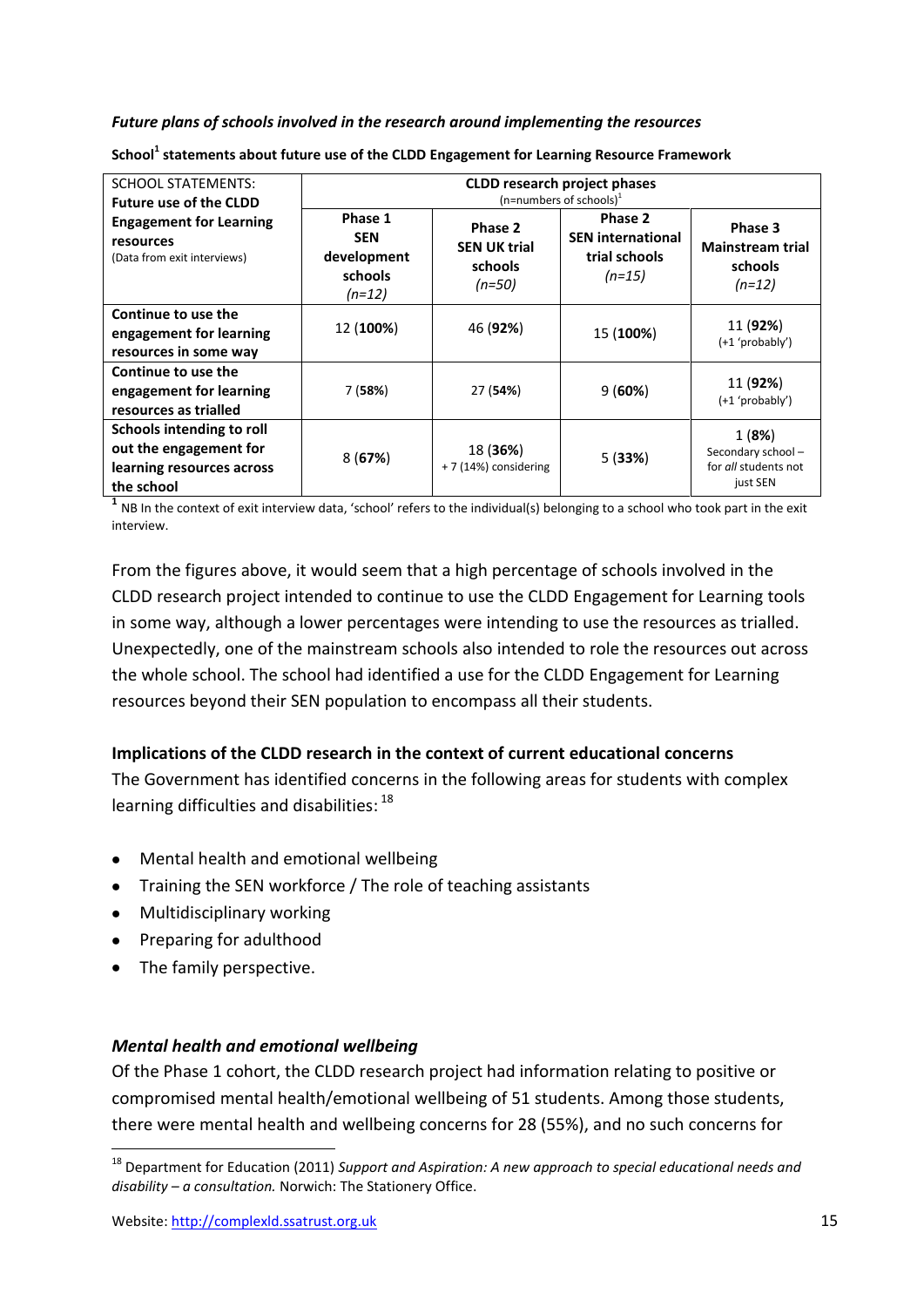the remaining 23 (45%). For this group of participants, it represents an 150% increase on Emerson and Hatton's<sup>19</sup> finding of mental health issues for 36% of children with identified learning disability. If this finding is common among the wider population of students with CLDD (which would need establishing in further research) this has serious implications for classroom management in both special and mainstream education.

Through the baseline data collected in Phase 1, and subsequent informal discussions with colleagues in trial phase schools, the CLDD Research Project team have become aware of the under diagnosis of students whose CLDDs include mental health issues and of the difficulties experienced by educators in addressing these through the lack of specialist emotional wellbeing/mental health support in schools for all but the most severely affected young people. Young people's emotional wellbeing/mental health needs have to be addressed before these young people can engage as effective learners.

As described above, 40% (n=64) special schools and 100% (n=12) mainstream schools identified positive emotional wellbeing outcomes for students involved in the implementation of the CLDD Engagement for Learning approach. It would be interesting to further explore the potential of the Engagement for Learning approach in increasing the resilience of learners whose mental health is at risk and in supporting educators to reengage them in learning.

# *Training the workforce*

Students with CLDD are a unique group of learners with a distinctive profile of learning need. We need to equip teaching professionals to offer high quality education to these children so that they do not become alienated by inappropriate teaching ill-matched to those learning needs.  $^{20}$  In the UK, Salt and Lamb<sup>21</sup> have highlighted the shortage of teachers effectively trained in SEN, and the paucity of training routes open to those who wish to follow that career pathway.

The CLDD research project involved a range of educators from head teachers to teaching assistants and therapists. From the outset, it became clear that educators did not have the tools in their teaching toolkit to meet the needs of this diverse and rapidly changing group of students. Many were attempting to resolve curriculum and pedagogical issues based on a framework evolved in the late  $20<sup>th</sup>$  century, and which did not incorporate the new needs profile of those children with CLDD. Their approaches were not cognisant of the contribution of neuroscience which has so rapidly progressed in the early  $21<sup>st</sup>$  century, and which has given rich insight into the brain functioning, and hence learning patterns, of children with CLDD.

**.** 

<sup>19</sup> Emerson, E. and Hatton, C. (2007) *The Mental Health of Children and Adolescents with Learning Disabilities in Britain.* London: Foundation for People with Learning Disabilities/ Lancaster University.

<sup>20</sup> Fergusson, A. and Carpenter, B. (2010) *Professional Learning and Building a Wider Workforce.* London: SSAT.

<sup>&</sup>lt;sup>21</sup> Department for Children, Schools and Families (2010) Salt Review: Independent review of teacher supply for pupils with severe, profound and multiple learning difficulties (SLD and PMLD). Annesley: DCSF Publications; Department for Children, Schools and Families Department (2009) Lamb Inquiry: Special educational needs and parental confidence. Annesley: DCSF Publications.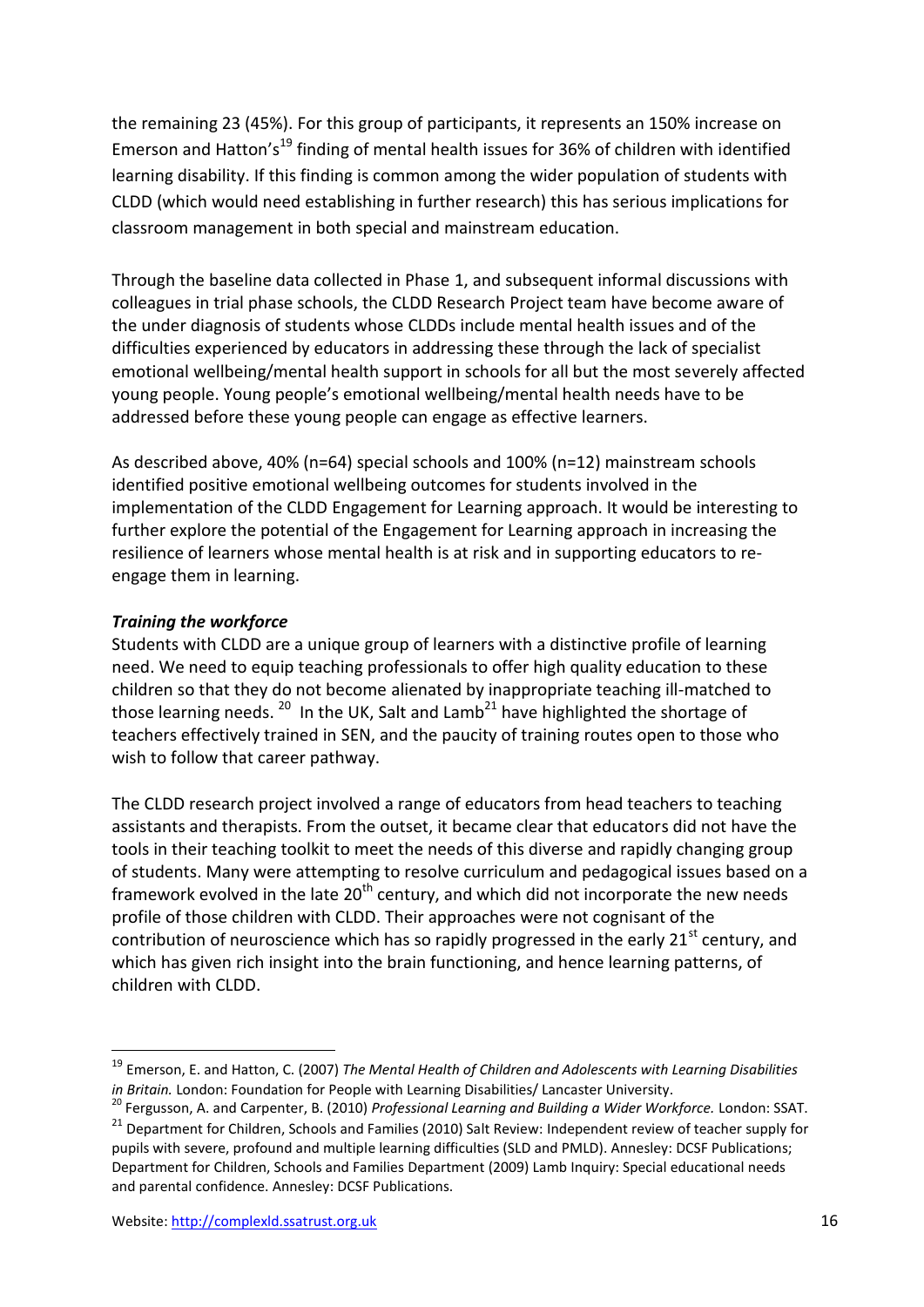However, as described above, the CLDD Engagement for Learning approach provided a structure within which educators could move, systematically and deductively, towards implementing effective personalised learning pathways for students with CLDD through student engagement. Schools also identified a range of professional learning outcomes for educators involved in implementing the approach.

While the CLDD Engagement for Learning Resource Framework was seen as having an implication for training – whether carried out by schools for staff who were not originally involved in the project or schools requiring further training – it was also seen as a training resource by some schools. Three schools suggested that it was, in itself, professional development, and two others saw it as having a role in coaching staff. What has become apparent through the project is that the inquiry based approach to learning for students with CLDD resonates with an inquiry-focused professional learning for their educators.

#### *The role of teaching assistants in delivering CLDD Engagement for Learning outcomes*

Throughout the CLDD research project, schools articulated the benefit of teaching assistant (TA) involvement in implementing the CLDD Engagement for Learning approach. Most schools commenting thought that TAs could have a future role in working with the CLDD Engagement for Learning Resource Framework to support student engagement, and five schools described their input as key. Schools also identified the following benefits for TAs of their involvement in the CLDD Engagement for Learning approach:

- Increased autonomy
- Ability to take a more proactive role
- Ability to think more analytically
- Improved reporting on student learning outcomes
- A sense of value in their role.

The alignment of class team practice was also noted as a benefit. However, schools also commented on the necessity of a supportive context for TA involvement, including training, allocation of time and a supportive teacher who took responsibility for management and guidance of the intervention.

# *Transdisciplinary working*

1

As Lacey<sup>22</sup> states, 'Collaborative teamwork is a complex concept'. For children and young people with CLDD, there are often high level health, social and educational needs associated with their conditions. For some, this requires multiple interventions from many professionals.<sup>23</sup> These professionals can unwittingly contribute to an intervention scrum with the family and child as the ball at its centre. Transdisciplinary working can take away the elements of depersonalisation, incompatible targets, and impossible scheduling of

<sup>22</sup> Lacey , P. (2001) *Support Partnerships: Collaboration in action*. London; David Fulton Publishers. <sup>23</sup> Boddy, J., Potts, P. and Statham, J. (2006) *Models of Good Practice in Joined-up Assessment: Working for children with 'significant and complex needs'.* London: Thomas Coram Research Unit, University of London. [Online at: [https://www.education.gov.uk/publications/eOrderingDownload/RW79.pdf;](https://www.education.gov.uk/publications/eOrderingDownload/RW79.pdf) accessed: 27.7.11]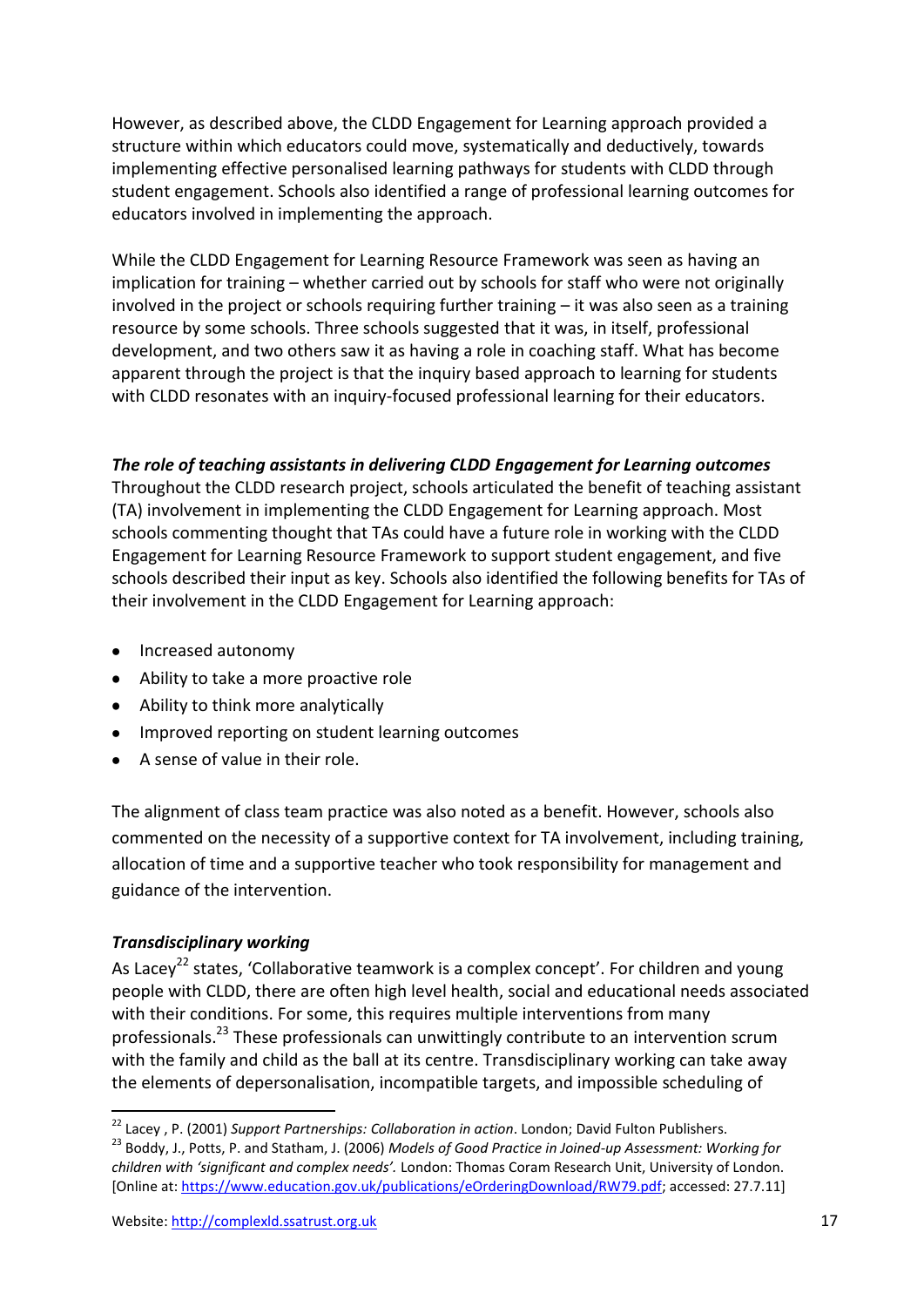appointments, replacing it with a transdisciplinary team (including the family) prioritising and rationalising their support for the young person in a way that enhances their quality of life and that of their family.

While transdisciplinary working was actively promoted through the CLDD Engagement for Learning training for project schools, it was not specifically investigated within the research remit. However, illustrative examples of excellent transdisciplinary practice arose in association with the CLDD research, and these are described in the full report.

In their recent review,  $24$  Ofsted found 'better accountability from different aspects of provision when providers had a mixed team of professionals from different disciplines.' The project would like to see further research on the impact of transdisciplinary working in schools for students with CLDD.

# *Preparing for adulthood*

Transition is used to describe the period of time between the ages of 14 and 25 that young people make decisions about their future and experience changes in the way they live their lives.<sup>25</sup> If a student is to be successful in transition to community life, a comprehensive curriculum must be in place. The most effective curriculum will incorporate three basic pathways or domains: academic; vocational; and community life and residence.

As part of the CLDD research project, the CLDD research team worked with Ellen Tinkham School, Exeter, in the context of their regional person-centred transition support programme. Six students with CLDD who were involved in transition from four schools and their staff took part in semi-structured interviews. These interviews identified five main strands of concern:

- **•** Training
- **•** Personalisation
- Relationships
- Funding and withdrawal of services
- Aspiration.

1

The difficulties with transition into adult services and society for young people with SEN is well documented, and it seems that for young people with complex profiles the issues are even more apparent. More detailed research needs to be completed to ascertain the impact that transition has on these complex young people's lives.

<sup>&</sup>lt;sup>24</sup> Ofsted (2010) *The Special Educational Needs and Disability Review: A Statement is not enough. London:* Ofsted.

<sup>25</sup> McGrath, A. and Yeowart, C. (2009) *Rights of Passage: Supporting disabled young people through the transition to adulthood*. London: New Philanthropy Capital.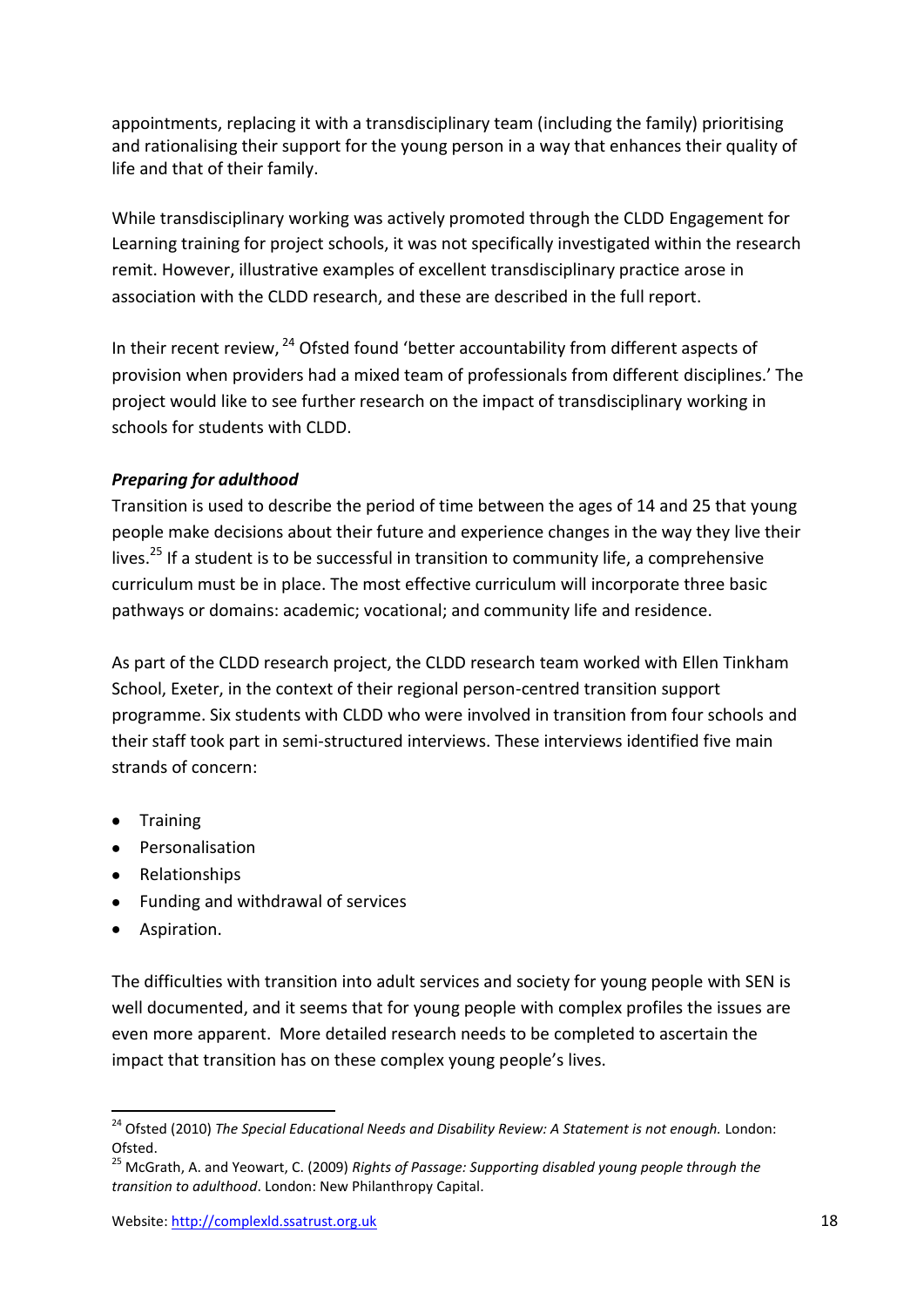# *The family perspective*

The families of children with CLDD are truly pioneers, charting new pathways in raising their child. They will have created their own care support, therapeutic interventions and educational approaches, based on their deep and rich understanding of their child, long before any school-based professional ever comes into contact with them. The knowledge and expertise of families in supporting children with CLDD should, therefore, be acknowledged and respected.

As part of the initial stages of the CLDD research project, families of the 60 student participants were interviewed to gain a deeper insight of the children's motivators and learning – at school and in the home, to help shape an engagement profile and a pathway to personalised learning. The themes emerging from these interviews with families were around:

- The happiness the child or young person brings to the family
- Pride and elation in seeing them achieve, however small the achievement
- Battles for support and services
- The persistence and determination needed to receive the best opportunities for these children and young people
- Appropriacy of the curriculum
- The importance of personalisation and motivation in learning
- Consistency of routine and staffing
- Sharing successful interventions (e.g. communication) with school
- The importance of communication between home and school.

Throughout the project there were examples of excellent collaboration and communication with families – mostly parents – about the CLDD Engagement for Learning research and incorporation of parent suggestions and ideas into interventions. Families made some important contributions to interventions created during the CLDD research project. The CLDD team would like to see further research into the impact of family involvement in designing/modifying appropriate interventions for their child or young person with CLDD.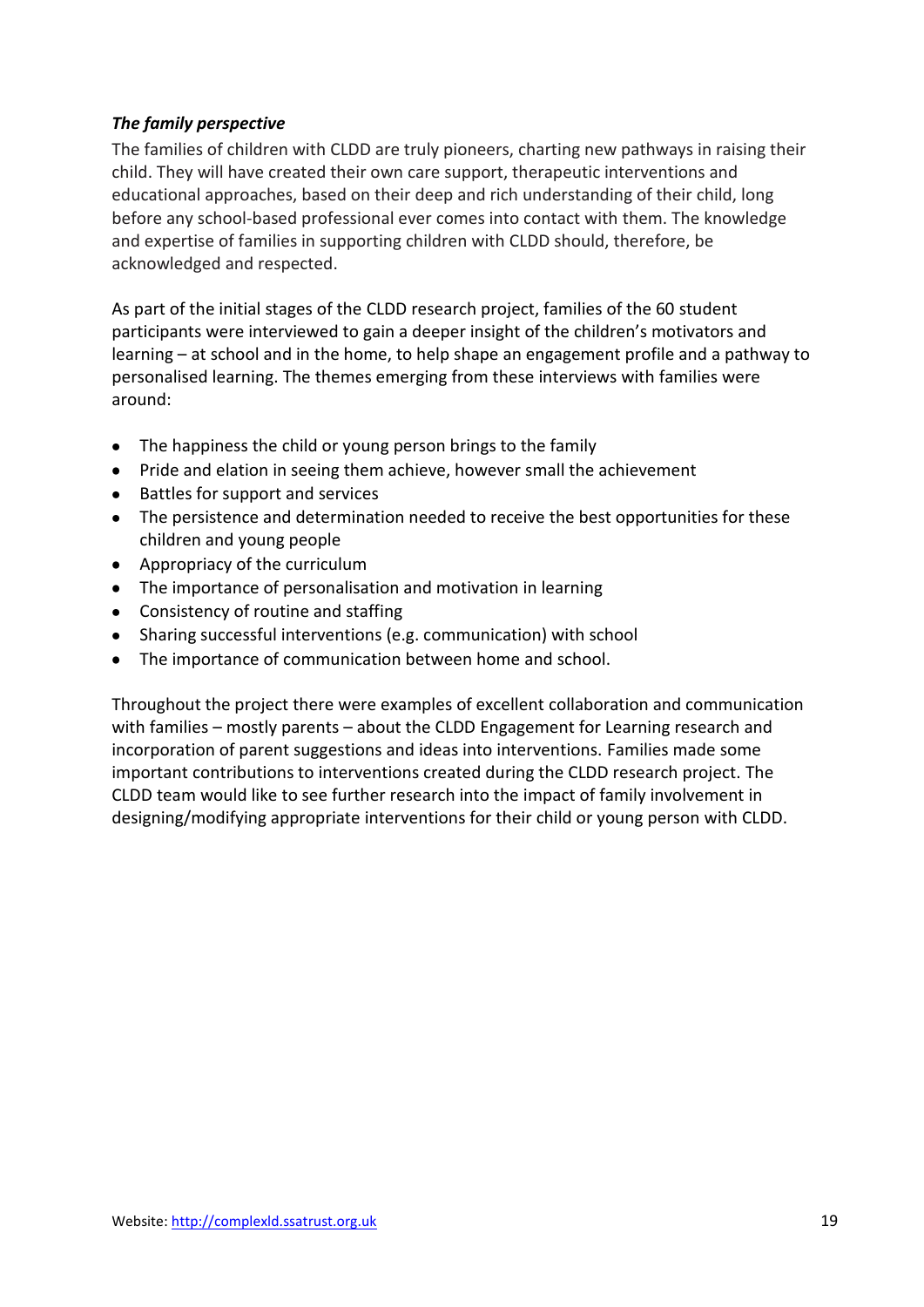# **CONCLUSION**

The overall response of schools to using the Engagement for Learning approach and the CLDD Engagement for Learning Resource Framework has been both positive and constructive in all three phases of the project – SEN development schools (12), SEN trial schools (65), mainstream schools (12) and early years settings (2). The result has been the CLDD Engagement for Learning Resource Framework.

The CLDD Engagement for Learning Resource Framework was designed to support educators of students with CLDD to engage them in learning. As can be seen from the preceding discussion, the responses from schools both in numeric data collected using the Engagement Profile and Scale, and during exit interviews, suggest that the research project has met its aim and objectives through provision of:

- Engagement Profile and Scale implementation by educators has led to increased engagement in learning for students with CLDD, and to educator reports of associated learning and emotional wellbeing outcomes for students, as well as professional development/practice support for staff
- CLDD briefing packs schools report that the packs about conditions commonly coexisting in students with CLDD have provided them with valuable information about students' conditions and related learning profiles as a first step towards personalising educational approaches for this student group; some schools intended to use them as training resources
- Inquiry Framework for Learning schools have reported the usefulness of this resource in supporting personalising learning for students with CLDD, staff development, and the use of the Engagement Profile and Scale by providing inquiry prompts for discussion and investigation by class teams; other schools have identified it as a curriculum development tool
- Continuing training opportunities in use of the resources are provided through:
	- o Online information at [http://complexld.ssatrust.org.uk](http://complexld.ssatrust.org.uk/)
	- o A CLDD training programme developed through SSAT (further information at: [http://complexld.ssatrust.org.uk\)](http://complexld.ssatrust.org.uk/), as stipulated in the tender
	- o Inclusion in the TDA's forthcoming online professional development resources which will address professional development needs for educators of students with severe, profound and complex learning difficulties (see Appendix 7 for information sheet).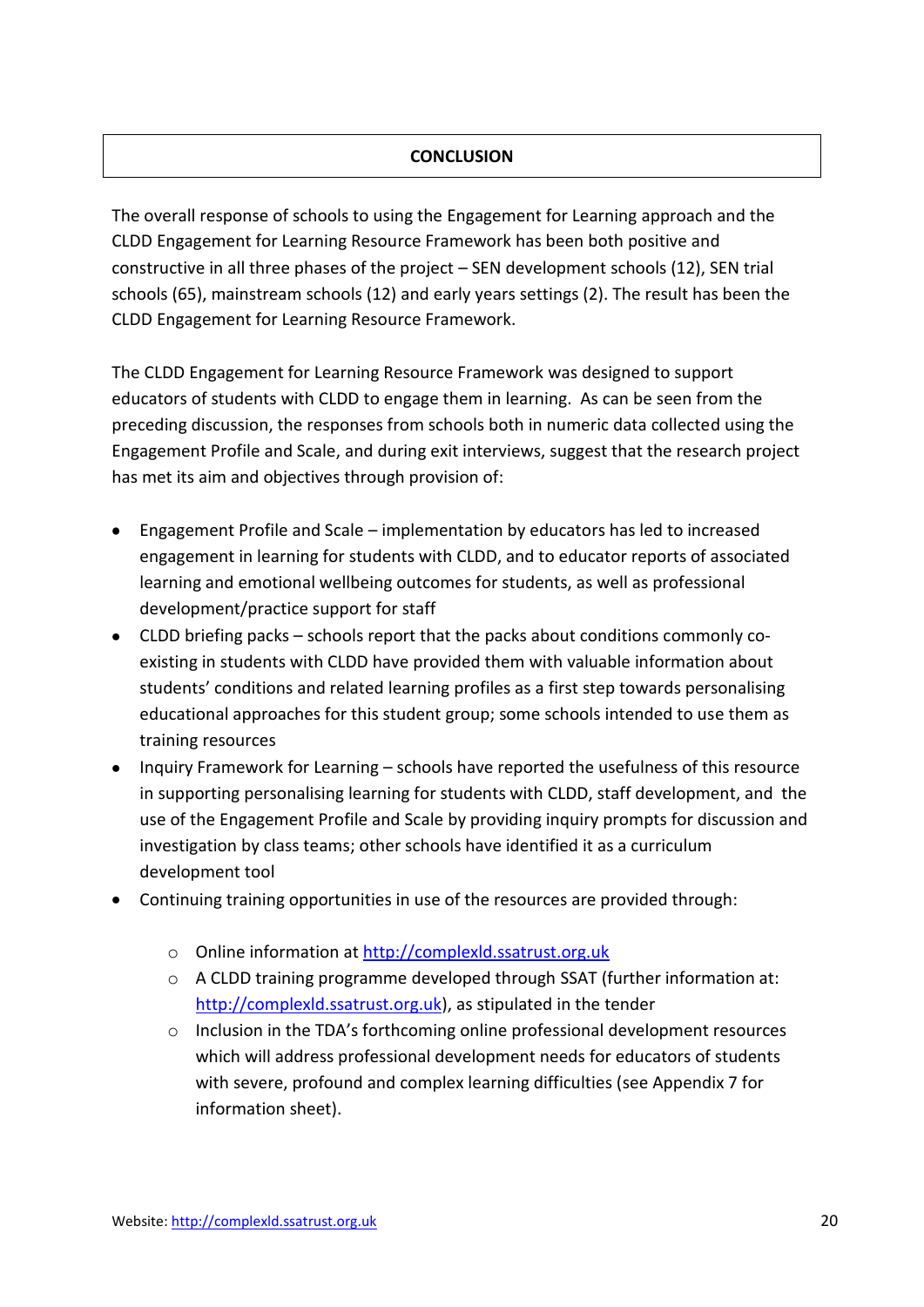Educators who have successfully implemented the CLDD Engagement for Learning Resource Framework have formulated creative responses to the needs of their students, and developed high expectations of students' potential for engagement during the period of intervention. The focus on developing a personalised learning pathway for the student has led, even where the student's self-expression is impaired, to a confluence of curriculum delivery with students' learning strengths, needs, aspirations, interests and perspective to deliver a truly relevant and engaging educational programme for learners who were previously disengaged (in whole or in part) from learning. Sometimes working together with families and colleagues from other disciplines to deliver what their student needed, educators have been able to structure and visually represent progressive engagement for learning using engagement indicators and scores, and develop an explanatory commentary which takes account of the introduction of new educational challenges.

The project has also highlighted key educational issues associated with students with CLDD taking part in this project, including:

- Co-existing mental health issues running at 150% of Emerson and Hatton's figure of 36% for children with special educational needs within Phase 1 students with CLDD
- A possible association between implementing the CLDD engagement for learning approach and increasing emotional well-being among some learners
- Corroboration of the need, identified by the Government and the Salt Review, for professional development support for educators of students with CLDD, and the potential value of teaching assistants in supporting the implementation of the CLDD Engagement for Learning approach
- The potential of the CLDD Engagement for Learning resources to act as a studentcentred professional coaching structure which supports professional alignment/consistency among class teams, and increasing autonomy, empowerment and analytical practice among the TA workforce
- The application to the mainstream CLDD student population of the continuing, well documented and as yet unmet concerns relating to post-school transition, held in common with many learning disability practitioners and families; this resonates with recent findings by Brooks<sup>26</sup> concerning mainstream students with ASD.
- The holistic, enriching and, occasionally, life-changing outcomes experienced by students with CLDD when professionals from multiple disciplines work together in a transdisciplinary way; and the value of this working for the professionals involved
- The potential and as yet unexplored impact of family involvement in designing/modifying interventions for their son/daughter with CLDD.

 $\overline{a}$ <sup>26</sup> Brooks, J. (2011) *'Mind the Gap!': Supporting high functioning ASC students transition to adulthood.* London: Advisory Service, Garratt Park School.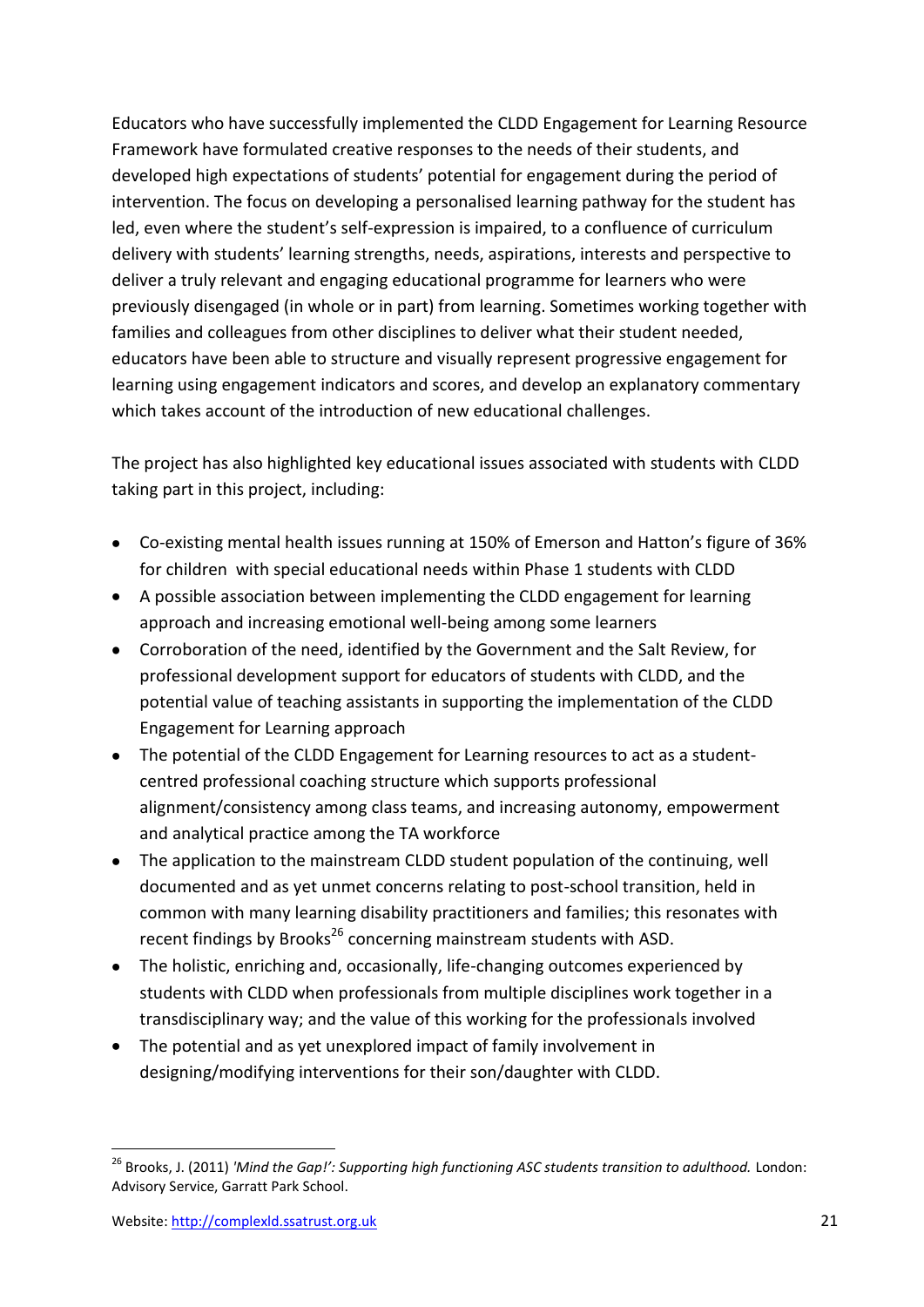The CLDD research team urges the DfE to consider the recommendations arising from this research.

The CLDD Engagement for Learning Resource Framework was purposely designed on a foundation of inquiry to meet the dynamic and constantly changing needs of students with CLDD who enter our schools. Resources which advocate specific interventions alone are no longer able to meet the range of needs presented by the current population of students with CLDD, let alone the future one. It is hoped that the CLDD Engagement for Learning Resource Framework will be to educators what the fishing rod is to one who is hungry – it will feed them for life. Systematic and deductive inquiry is the way forward. We need schools and classrooms which, in acknowledging this, are practitioner-led, evidence-based, inquiry-focused and research-informed. Our work must be to transform children with CLDD into active learners, by releasing their motivation, unlocking their curiosity and increasing their participation.

# *Suggestions for future research*

In summary, the CLDD research team would also like to see further opportunities for research which builds on the outcomes and findings of the current research into the CLDD Engagement for Learning Resource Framework in the following areas:

- A more wide-ranging and formal evaluation of the CLDD Engagement for Learning resources in their final form, subject to in-depth training of practitioner-researchers in the CLDD Engagement for Learning approach by the CLDD research team (ethos and practice), an extended baselining period prior to intervention, which the scope and timeframe for the research project did not allow, and continuing coaching of practitioners in implementing the approach
- Systematic monitoring of emotional wellbeing outcomes for students with CLDD as a result of implementing the CLDD Engagement for Learning approach
- A formal evaluation of the resources among early years settings, subject to the caveats above
- Use of the CLDD Engagement for Learning Resource Framework as a structure for coaching within the class team
- Explore the potential of the Inquiry Framework for Learning as a catalyst for curriculum development
- Transdisciplinary working in the context of implementing the CLDD Engagement for Learning resources, including family involvement in designing/modifying interventions for their son/daughter.

In the area of CLDD, to gain evidence about student performance it is necessary to go about a process of inquiry. From the corrupted/incomplete data in this study, it was obvious that some teachers were not confident in handling emerging evidence, interpreting that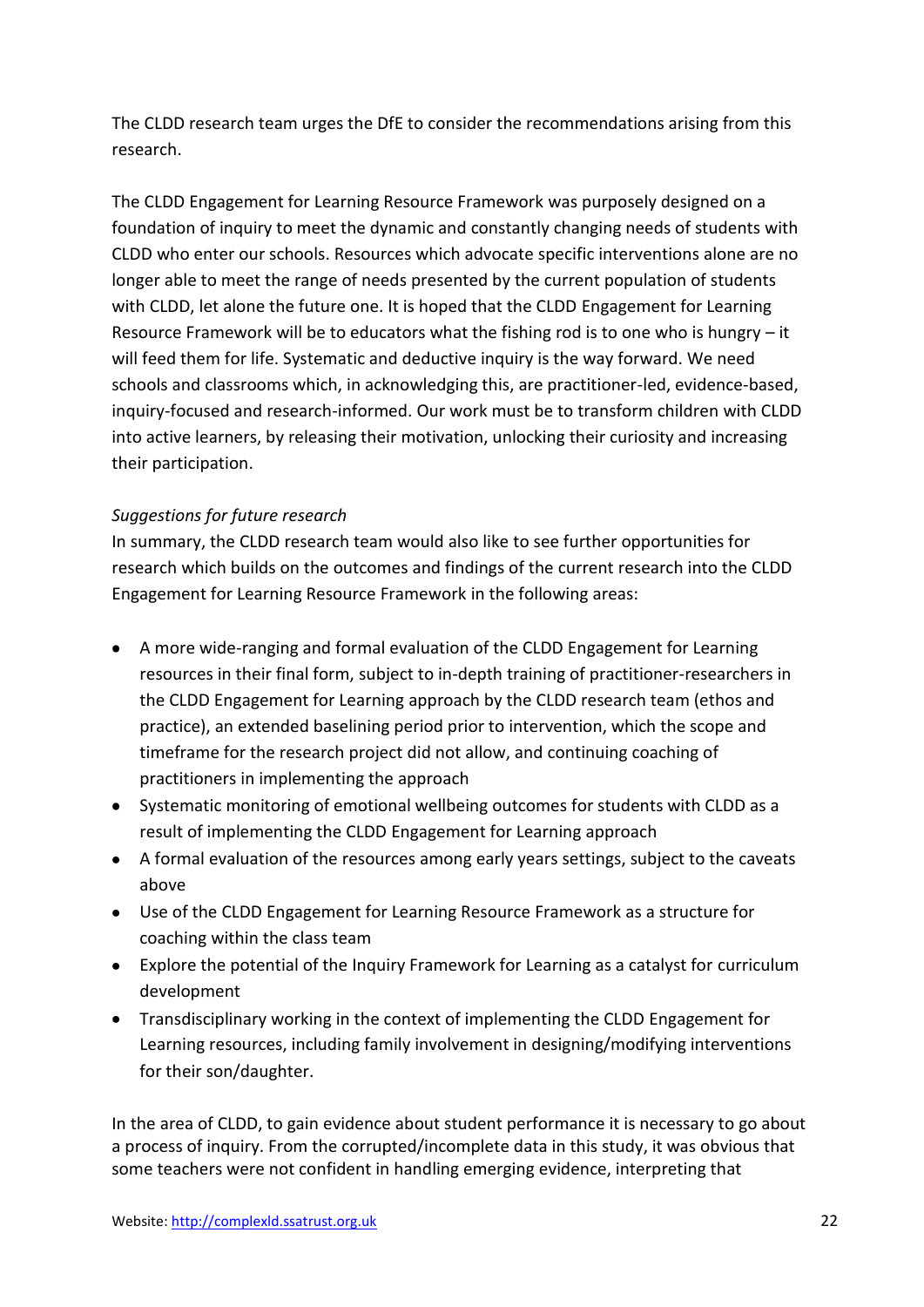evidence in terms of student learning or of forming judgements about alternative pathways within a framework. There is a need for future professional development programmes to embody inquiry based processes through which educators can acquire the relevant skills to manage and implement evidenced based approaches to their maximum effect as a dynamic element of learning development for children with CLDD. The response of 25% of Phase 2 UK SEN schools to the Inquiry Framework for Learning is also further indication of an existing training need if inquiry is to be an embedded dynamic in classrooms. As one of the international schools headteachers stated about the Framework:

*I used inquiry as a method of engaging the staff... The staff are very skilled and experienced. However, initially, they wanted answers, but by the end they were more comfortable with it being an inquiry. It enabled them to explore more.*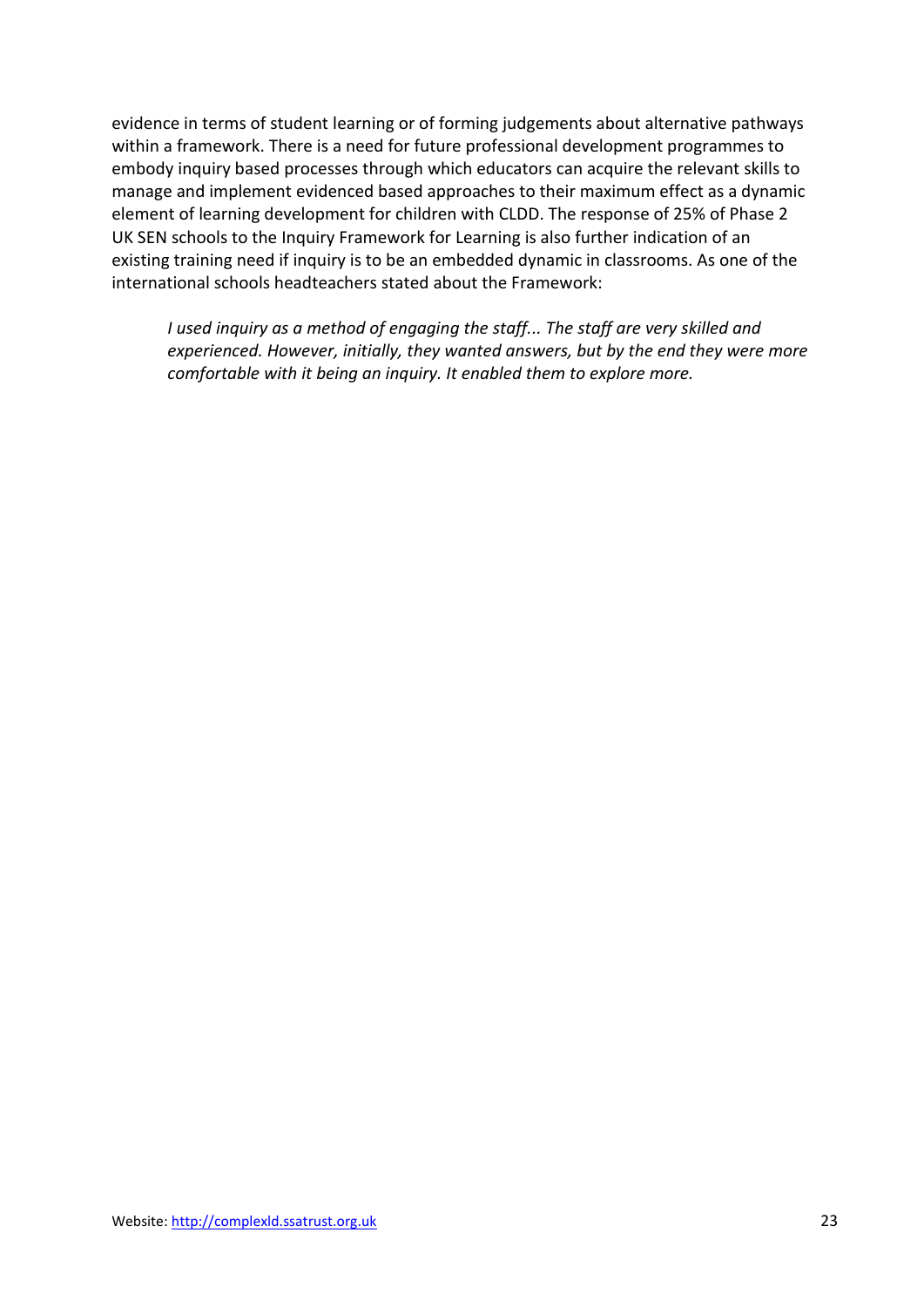# **CLDD RESEARCH PROJECT RECOMMENDATIONS**

- 1. Evidence from this research has defined the population of children with Complex Learning Difficulties and Disabilities. We recommend that Local Authorities adopt the national definition of Complex Learning Difficulties and Disabilities in developing provision and reporting trends to National Government.
- 2. Schools involved in this research project have demonstrated great commitment, insight and endeavour. The wider community of schools will now need to be informed. Systematic, critical reflection in schools will enable this. We recommend that the Specialist Schools and Academies Trust's Complex Needs booklets are used to aid and stimulate debate and discussion.
- 3. Children with Complex Learning Difficulties and Disabilities are presenting profiles of learning need not previously experienced by schools. We recommend that headteachers and SENCOs access the free CLDD Briefing Packs, available through the Specialist Schools and Academies Trust, and disseminate them widely across all of their staff team.
- 4. Educators involved in this project have embraced new pedagogy designed around the tenet of engagement. We recommend schools consider the introduction of the Specialist Schools and Academies Trust's Engagement Profile and Scale to aid and enrich student engagement in learning.
- 5. Complex Learning Difficulties and Disabilities will continue to be a growing phenomenon in all schools. A culture of inquiry will help to meet the learning challenges displayed by these pupils. We recommend that schools use the Specialist Schools and Academies Trust's Inquiry Framework for Learning.
- 6. This project's evidence base and outcomes was greatly enriched through collaboration internationally with other schools, universities and experts. We recommend that the International Network for Educational Transformation (iNet), in conjunction with Department for Education, considers frameworks for enabling this initiative to be sustained.
- 7. Mental health is the most pervasive and co-occurring need to compound and complicate children's special educational needs and disabilities. In recognition of this, the project has developed supporting information for schools. We recommend that schools consider creating a 'Wellbeing Team' to promote emotional wellbeing in all children and young people and build emotional resilience in those with Complex Learning Difficulties and Disabilities.
- 8. In line with the recommendations of the Salt Review and the Lamb Inquiry for better training for teachers of children with SEND, the findings of this project also support this, and illustrate the urgent need in relation to a new generation of children. We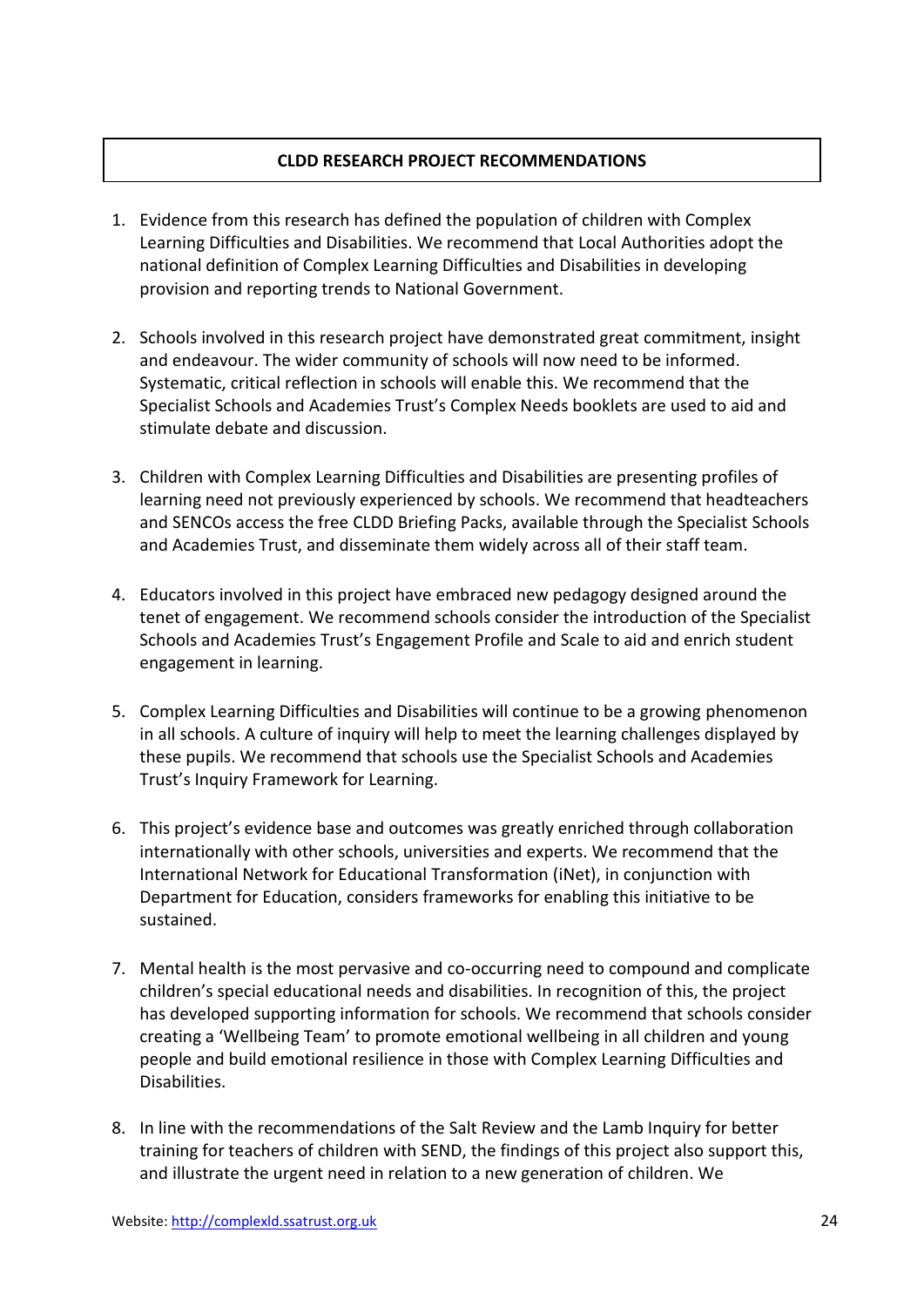recommend that the new modules of training in special educational needs and disabilities, and specifically Complex Learning Difficulties and Disabilities, commissioned by the Training and Development Agency for Schools are systematically introduced across schools.

- 9. The diversity of need profiled in Complex Learning Difficulties and Disabilities should be reflected in the diversity of the workforce in schools which support children and young people with Complex Learning Difficulties and Disabilities. We recommend a redesignation of Teaching Assistant posts and others to build an appropriate wider workforce.
- 10. The contribution of Teaching Assistants at all levels is crucial in supporting children and young people with Complex Learning Difficulties and Disabilities. We recommend that detailed consideration be given to the training needs of Teaching Assistants working in the area of Complex Learning Difficulties and Disabilities.
- 11. Collaborative approaches are key to unlocking the innate abilities of children and young people with Complex Learning Difficulties and Disabilities. We recommend that transdisciplinary practice is encouraged wherever possible through joint initiation between the Department for Education and the Department of Health.
- 12. Young people with Complex Learning Difficulties and Disabilities are experiencing considerable challenges in the process of preparing for adulthood. We recommend that specific research be undertaken to identify more accurately their needs in the transition process.
- 13. Families of children with Complex Learning Difficulties and Disabilities are charting new care practices, therapeutic interventions and education pathways. We recommend that, in a spirit of equal partnership, professionals learn from these families, and apply their knowledge and insight to personalise programmes.
- 14. England has, through this Department for Education commissioned research project, defined and outlined the group of learners with Complex Learning Difficulties and Disabilities. This bedrock of research, professional practice and student focused information needs to be nurtured, disseminated and built upon. We recommend that the Government considers the most effective ways of doing this.

*Information and materials related to the project are available online from the Specialist Schools and Academies Trust's Complex Learning Difficulties and Disabilities Project website: [http://complexld.ssatrust.org.uk.](http://complexld.ssatrust.org.uk/)*